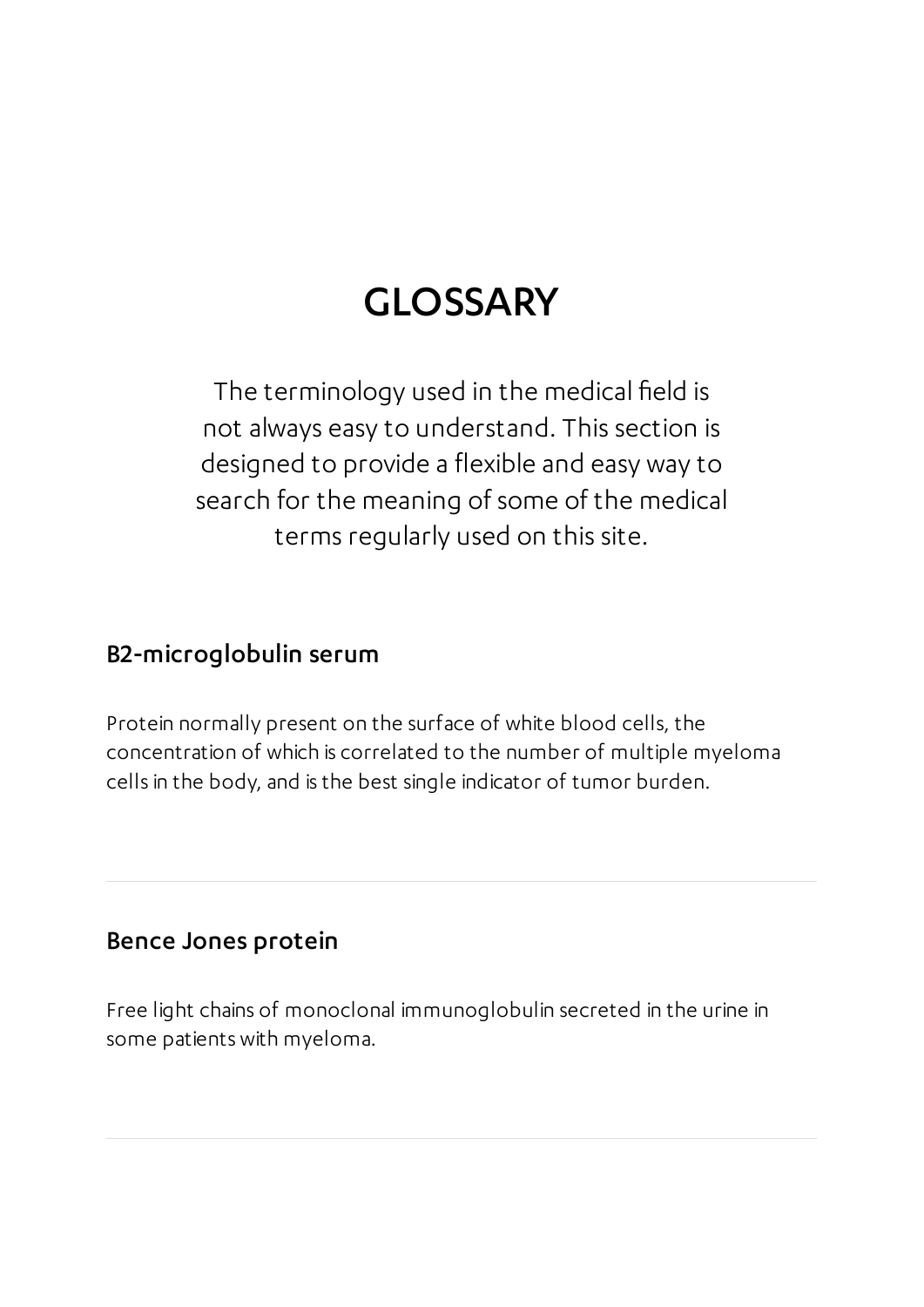### Biopsy of the lymph node

Procedure for the removal of a tissue sample from a lymph node.

#### Biopsy bone marrow

Withdrawal procedure of a bone fragment that contains the bone marrow.

#### Blasts

Immature myeloid cells in the bone marrow and peripheral blood not fully differentiated.

#### Bone marrow

Part of the internal spongy bones where the blood cells (white blood cells, red blood cells and platelets) are formed.

### Calcium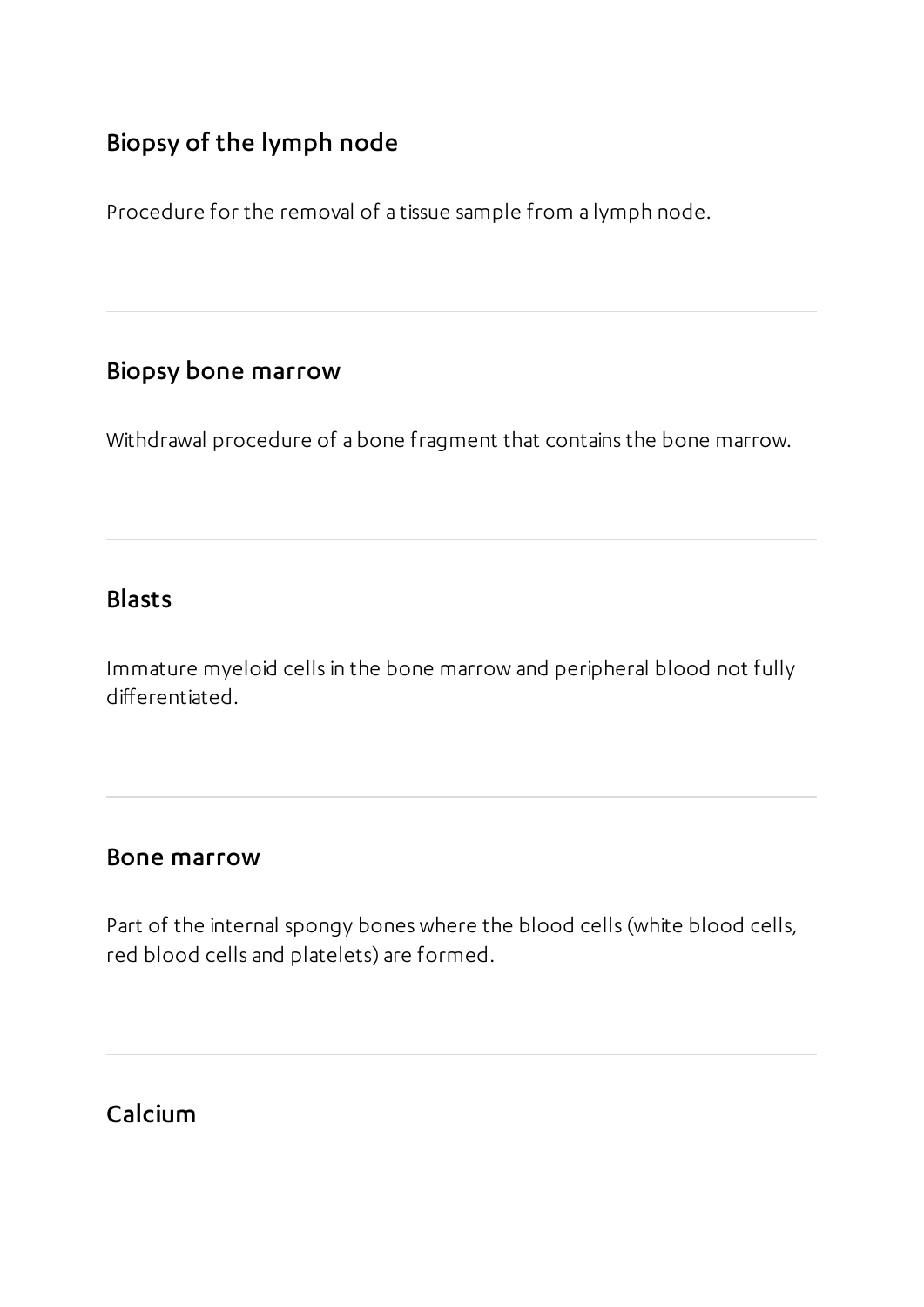The most abundant mineral in the human body, important for healthy bones and teeth.

### Calorie

Unit of energy.Each macronutrient (carbohydrates, fats and proteins) introduced into the body is transformed into energy.The amount of energy (and calorie) foods varies according to their composition: fat produces about 9 calories per gram, while proteins and carbohydrates produce about 4 calories per gram.

### Carbohydrates

One of the three macro-nutrients (the other two are fats and proteins) that make up our diet.They exist in various shapes and are the main source of energy for the body.

# CAT (Computerized Axial Tomography)

Diagnostic imaging technique in which data collected by the passage of various X-ray beams in the affected area are processed by a computer to reconstruct a three dimensional image.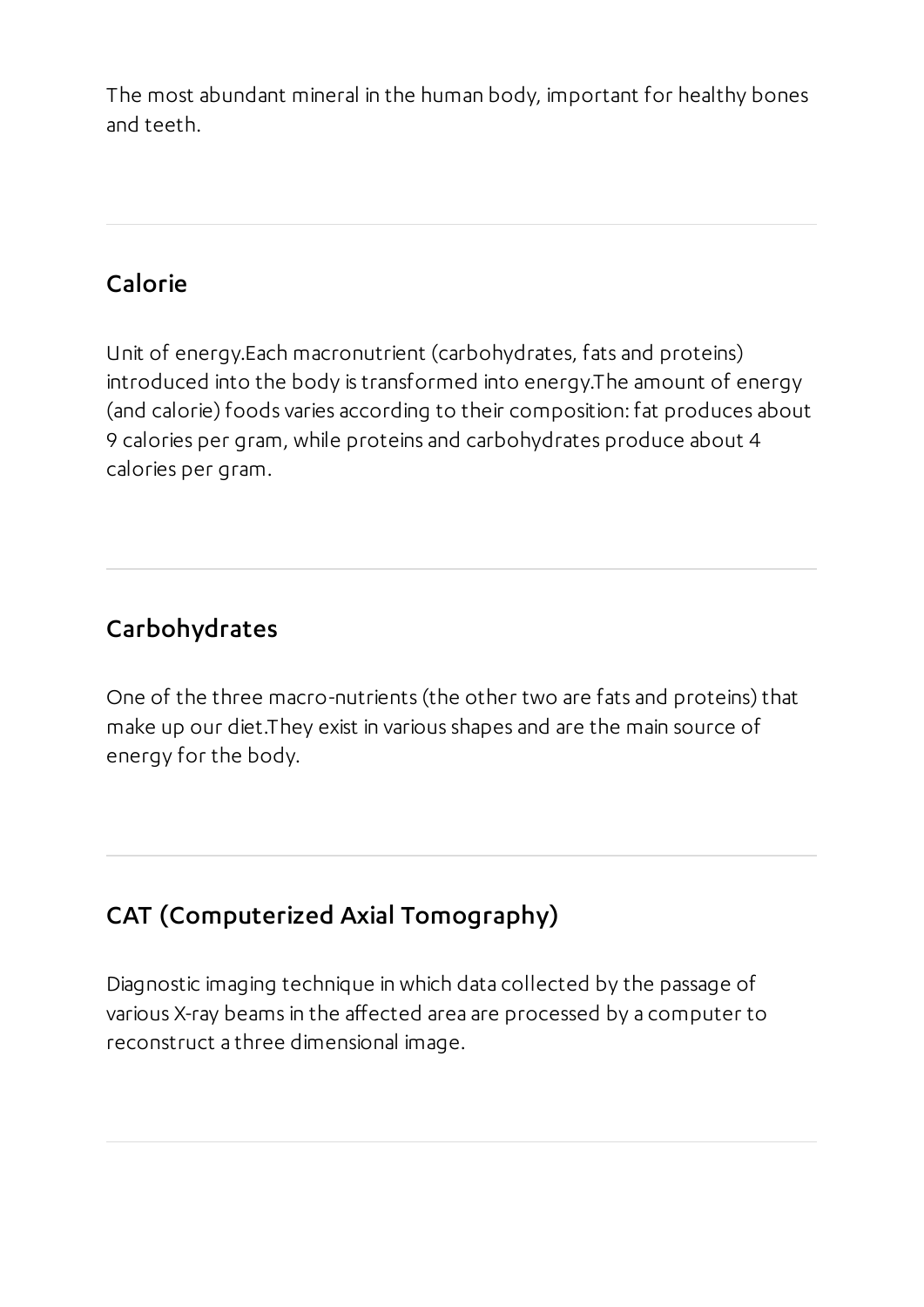#### CBC

Complete blood laboratory examination, which determines various parameters including the amount of cells (white blood cells, red blood cells and platelets) and hemoglobin levels in the blood.

### Chemotherapy

Therapy based on the use of chemicals and drugs to kill the cells.Although the term also includes the treatment of infectious diseases, in which the pathogens are killed, in everyday language it is used mainly in relation to cancer, in which cancer cells are killed.

#### Chromosome

Compact and organized structure that contains most of the DNA of a living organism.

### Clinical examination (or clinical examination)

Investigation by the patient's physician after collecting medical history.It includes the set of diagnostic procedures aimed at seeking objective signs (other than subjective symptoms reported by the patient) indicative of a pathological condition.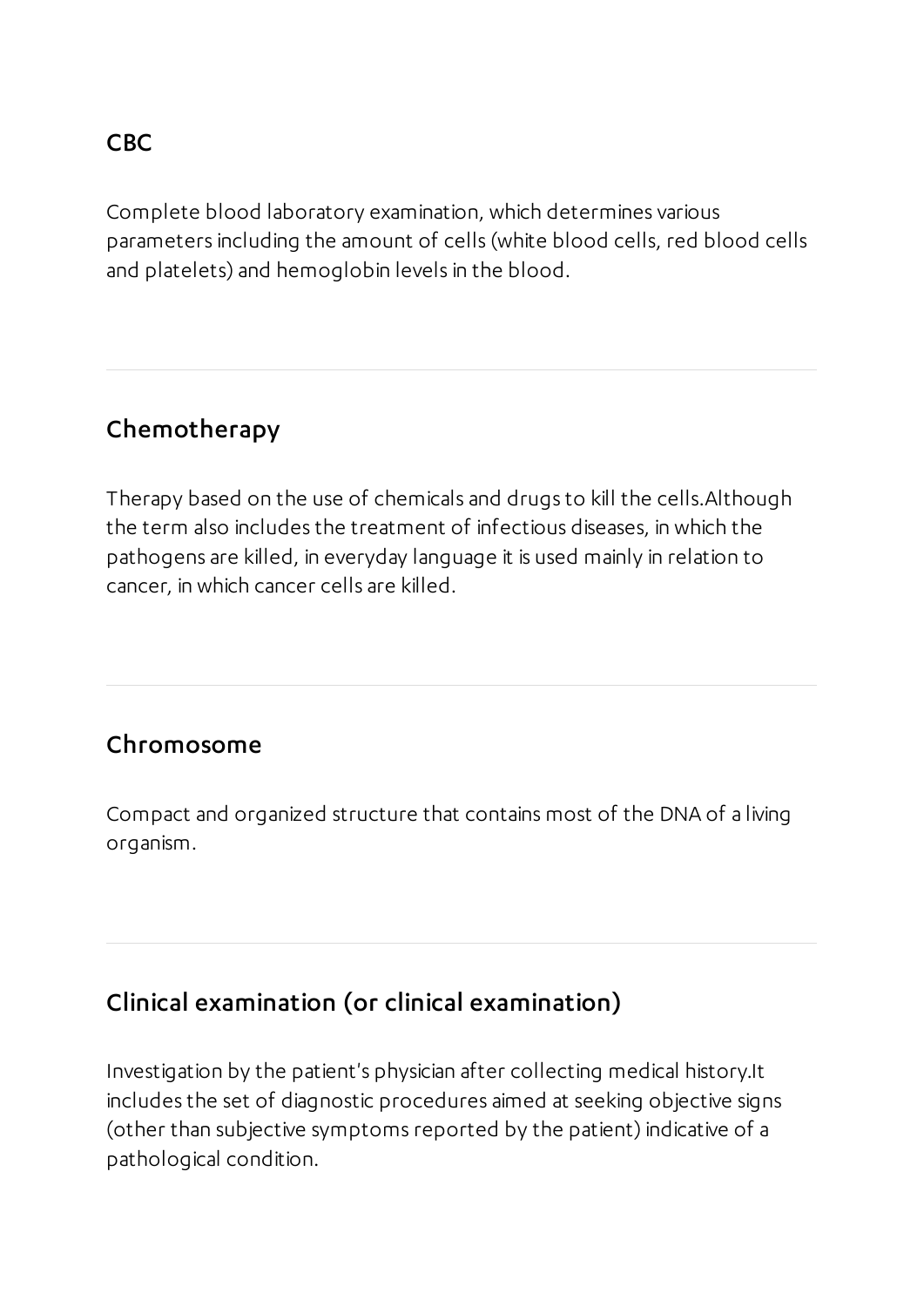### Comorbidity

Co-existence of several diseases in the same individual.

### Computed tomography

Diagnostic imaging technique in which data collected by the passage of various X-ray beams in the affected area are processed by a computer to reconstruct a three-dimensional image.

# Cytogenetics

The branch of genetics that studies the chromosomes and cell division.

Study the morphology of the chromosomes, as visible with an optical microscope, and the karyotype, i.e. the set of chromosomes of a cell.

### Creatinine

Measuring the amount of the waste product creatinine in the blood.An increase in creatinine indicates kidney failure.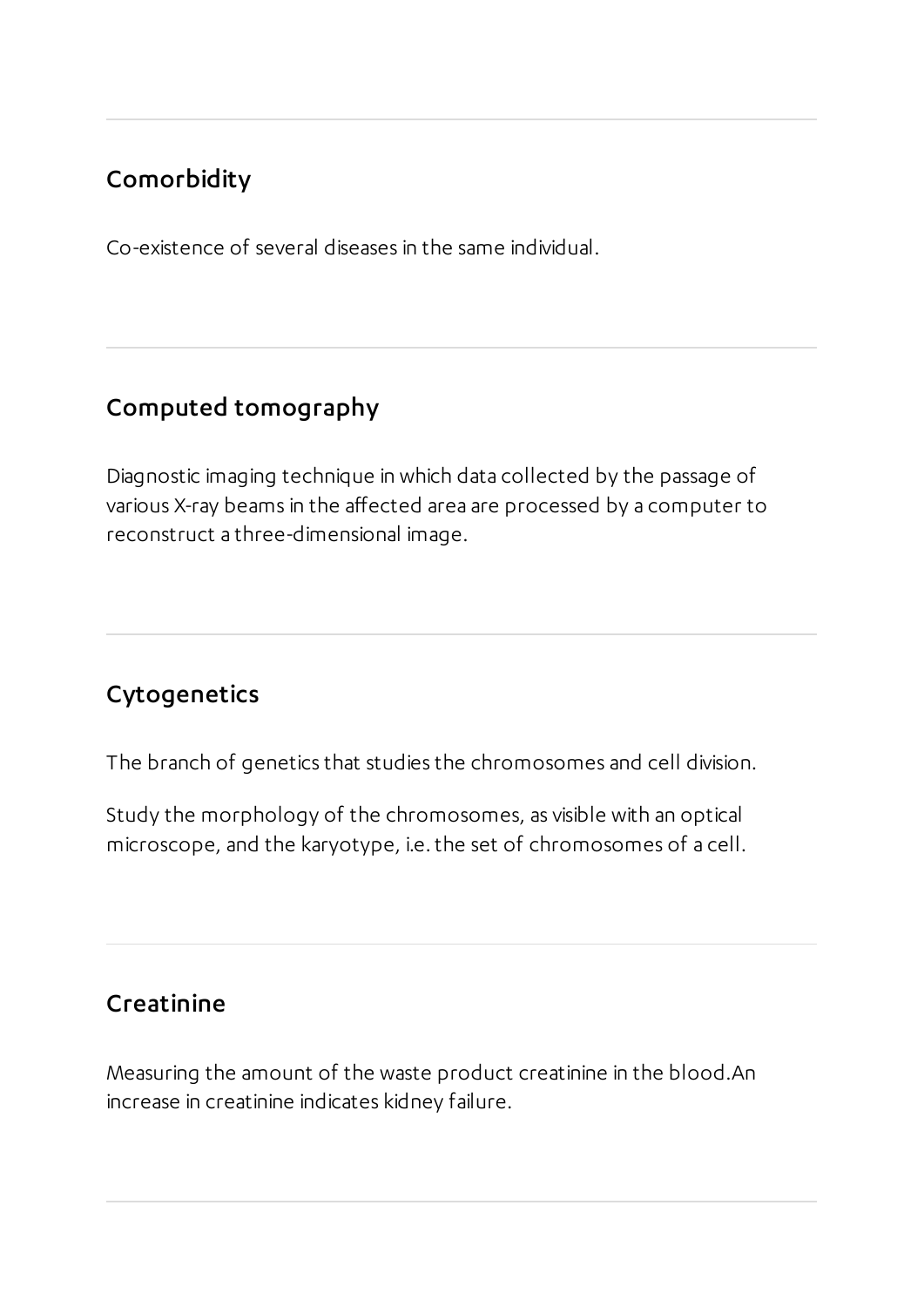# Cryoglobulinemia

Painful circulatory problems in hands and feet, it can also be painful, due to low temperatures.

### Diagnosis

Clinical judgment which is the identification of a specific disease, according to the analysis of the clinical signs and symptoms reported by the patient and the results of specific imaging techniques.

# Diagnostic imaging

Methodical which reveals, through the formation of images, the presence of a pathological condition, comprising radiology, computed tomography, ultrasound, magnetic resonance imaging.

# Erythrocyte sedimentation rate (ESR)

The rate at which red blood cells precipitate in an hour; it is a measure of nonspecific inflammation.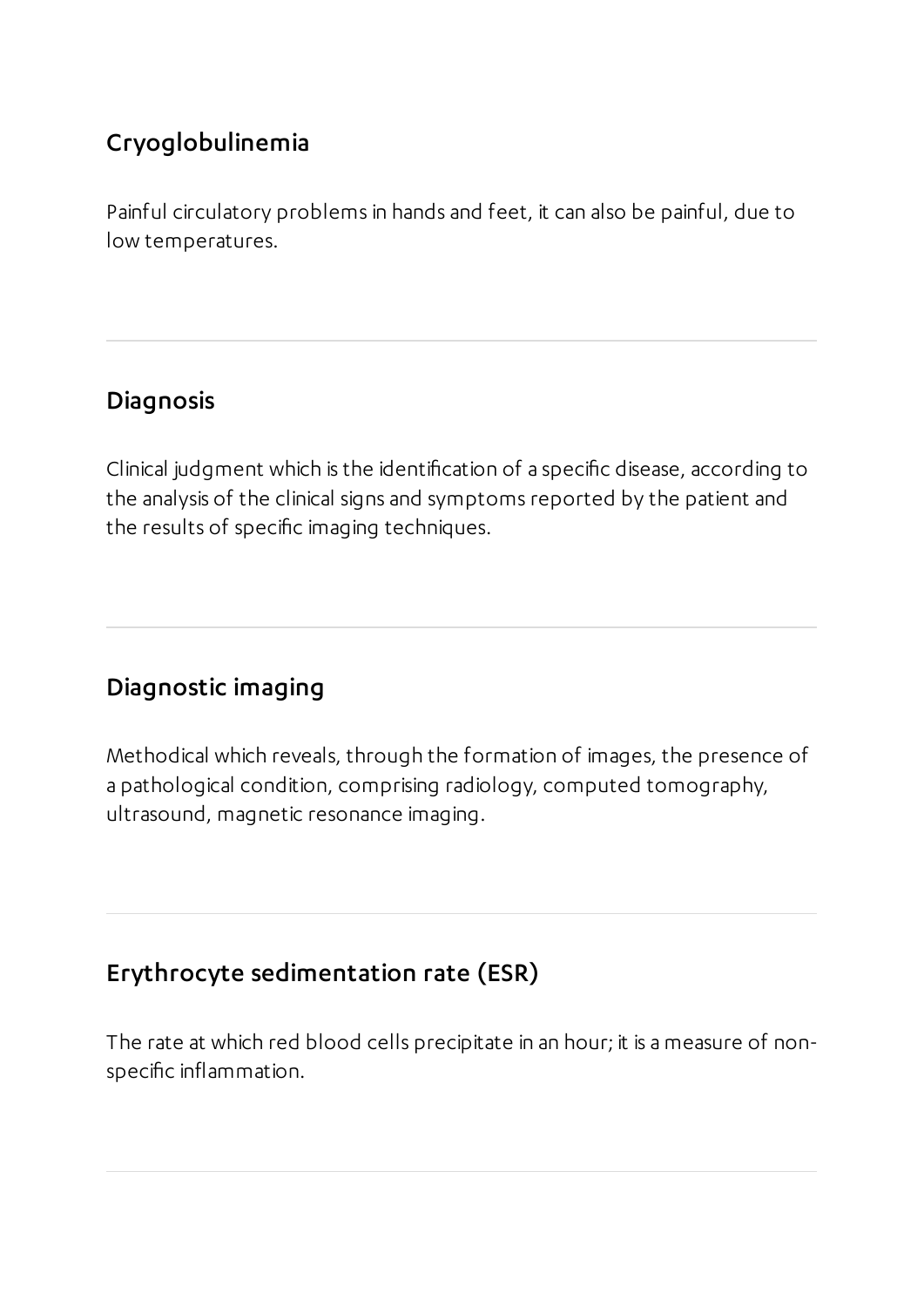### Fatigue

Sensation of tiredness that lasts, difficult to overcome and that leaves a feeling of total exhaustion at the emotional, mental and physical. As such a sense of fatigue is not related to the activities carried out and it is difficult to solve with sleep or rest.

### Fats(lipids)

Nutrient Group characterized by higher power energy (9 calories / g, more than double the protein and carbohydrates).In addition to storing and delivering energy, fats have other important functions for the proper functioning of the body, but should not be consumed in excessive amounts so as not to be harmful to health.

### Fiber (dietary fiber)

Class of foods devoid of nutritional value to humans (are not digested by the intestine) but which exert important functional effects such as increased satiety and improving bowel function.

#### Focal lesions

Alteration of tissues or organs, single and localized.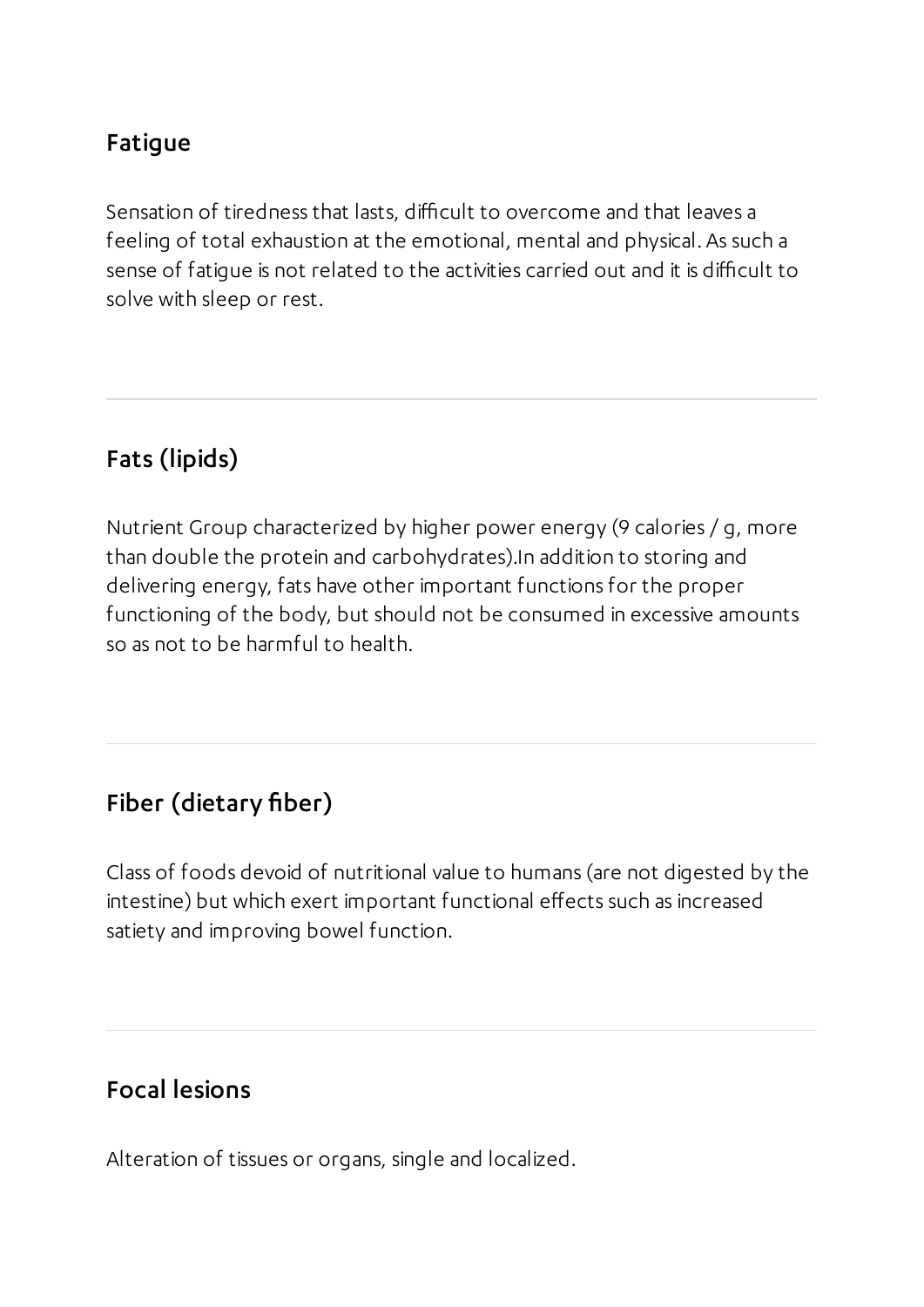# Folate (or folic acid)

Vitamin B group, important for the growth and reproduction of body cells.

#### Free radicals

Waste products that are formed inside the cells, which are harmful to the body.

### Granulocytes

Type of white blood cells with granulations characteristics inside them.

# Granulocytopenia

Count reduced granulocyte in peripheral blood.

Hemoglobin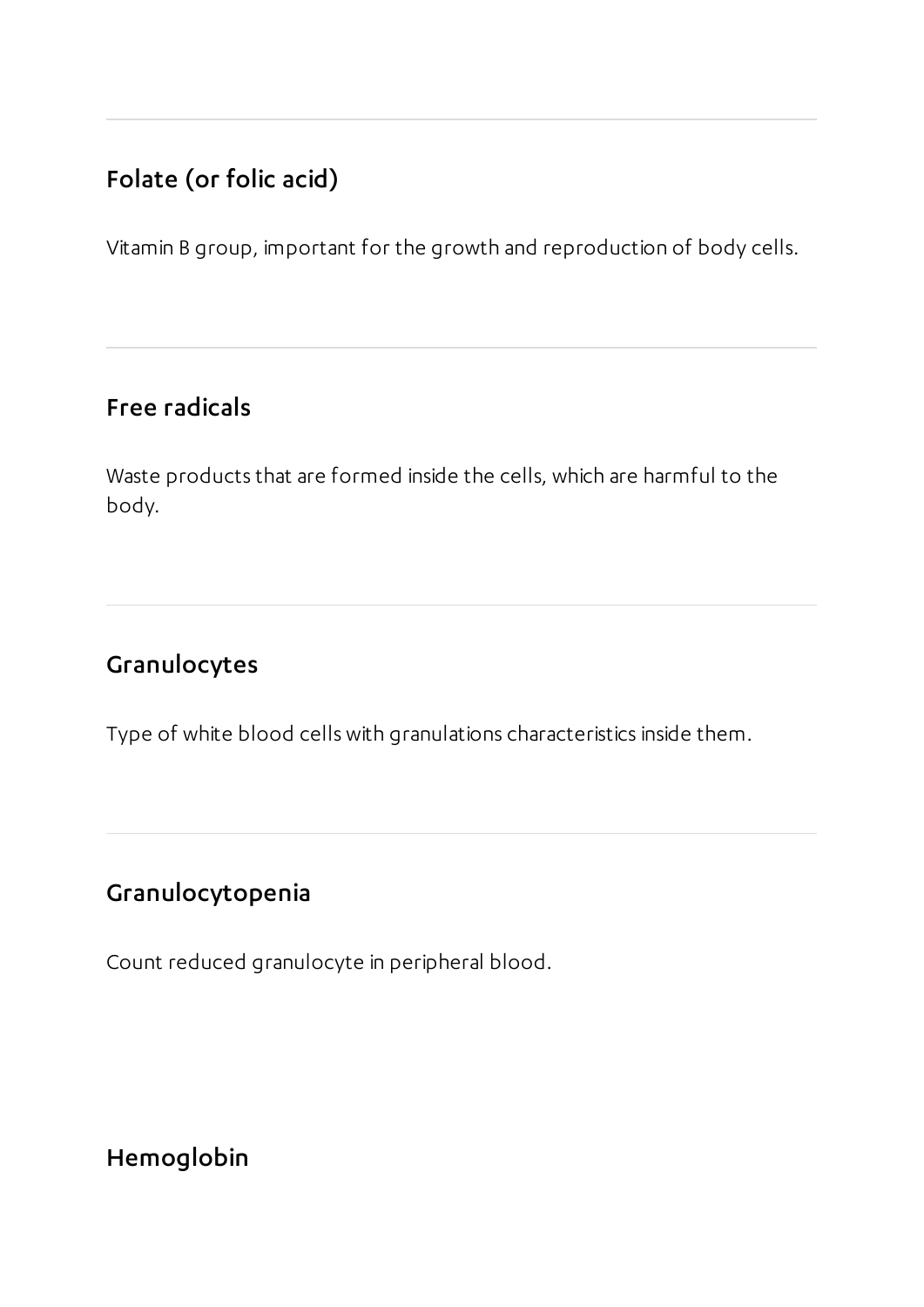Component of red blood cells prepared to carry oxygen in the blood.

### Hemorrhage

Leakage of blood from vessels (arteries, veins, capillaries).

# Hepatosplenomegaly

Increase the size of the liver and spleen.

# Hybridization in situ fluorescence (FISH)

Very sensitive technique to detect chromosomal abnormalities.

### Hypercalcemia

Increased calcium content in the blood.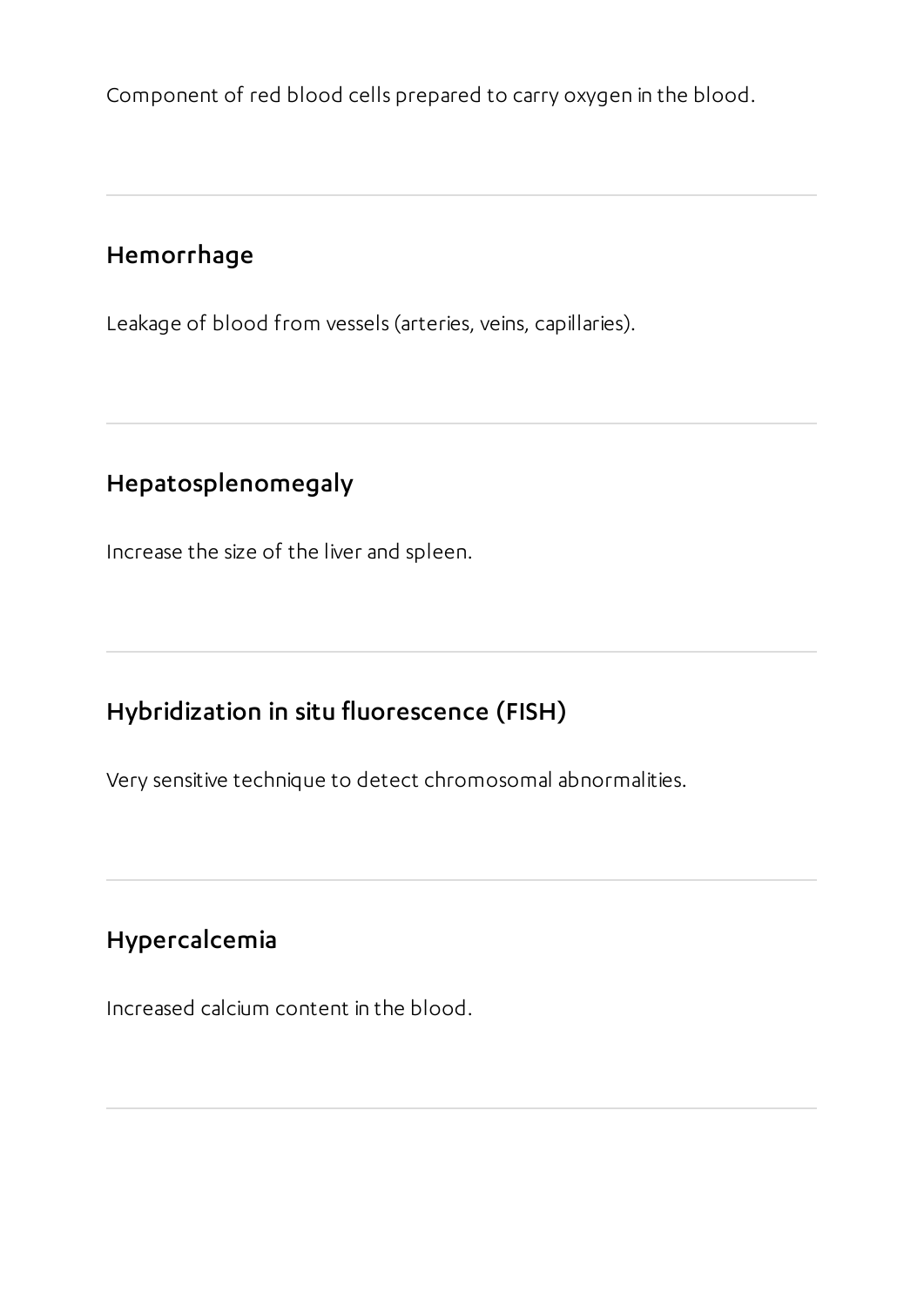### Hyperviscosity

Increased viscosity and plasma volume, which is associated with headaches, blurred vision, retinal hemorrhage and bleeding oro-nasal.

#### Hyperviscosity symptomatic

Severe increase in blood viscosity checausa symptoms like headaches and dizziness.

#### IgM

Monoclonal immunoglobulin M monoclonal paraprotein or M is a type of antibody involved in the immune defense, produced by specific B lymphocytes, called plasma cells.

#### IgM-MGUS

Code that identifies the monoclonal gammopathy of undetermined significance, plasma cell disorder characterized by relatively low levels of monoclonal protein in the blood and/or urine, in the absence of symptoms related to myeloma (anemia, renal failure, hypercalcemia, and lytic lesions).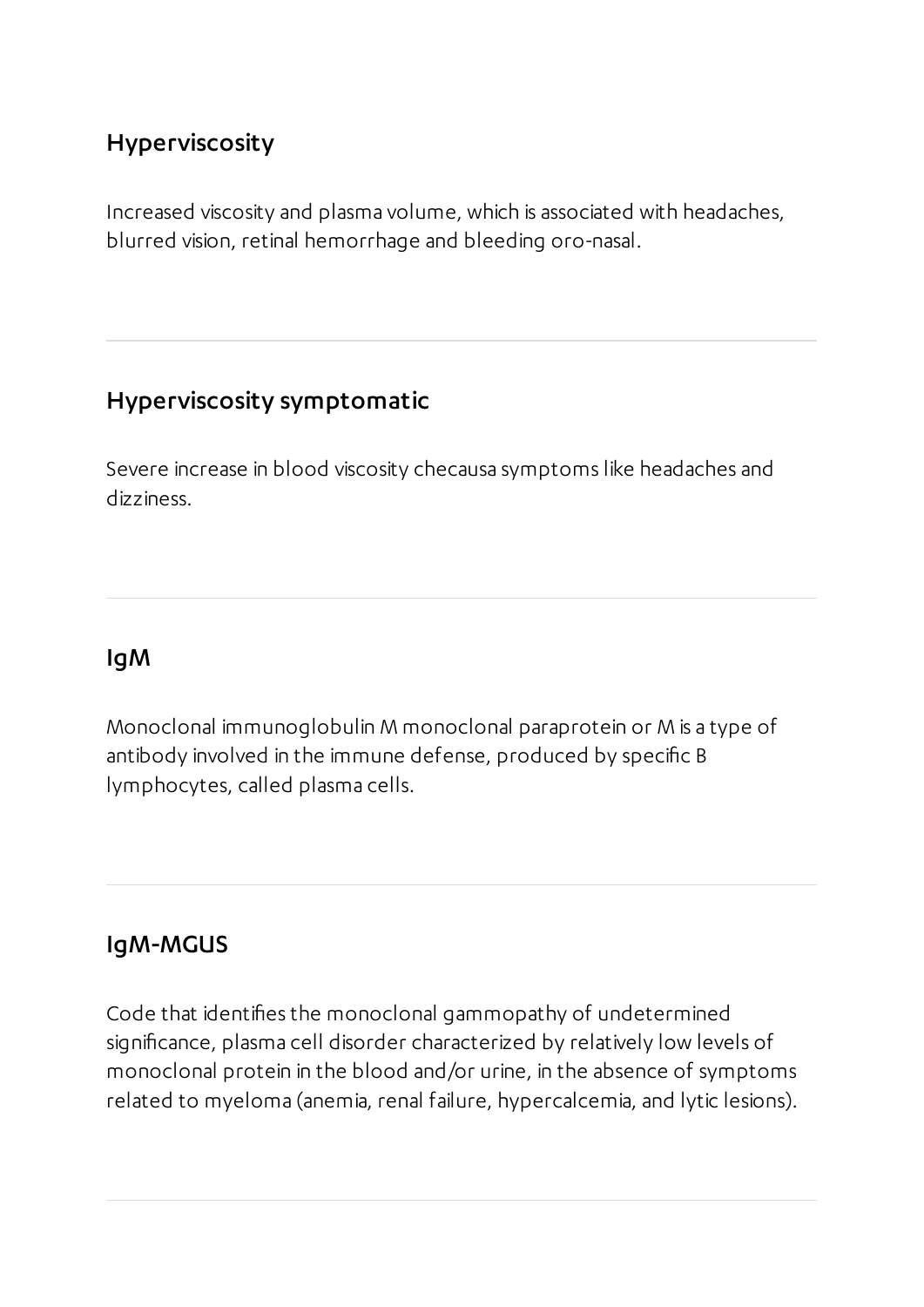#### Immune system

Set of organs, tissues and circulating cells, distributed throughout the body and in communication with each other, able to intervene in defense of an organism.

#### Immuno-Chemotherapy

Combined therapy of chemotherapy and immunotherapy

#### Immunophenotypic examination

Examination aimed at identifying certain cells within a sample due to the recognition of specific substances expressed on the surface or within those cells.

#### Immunophenotyping

Examination aimed at identifying certain cells within a sample due to the recognition of specific substances expressed on the cell surface or within those cells.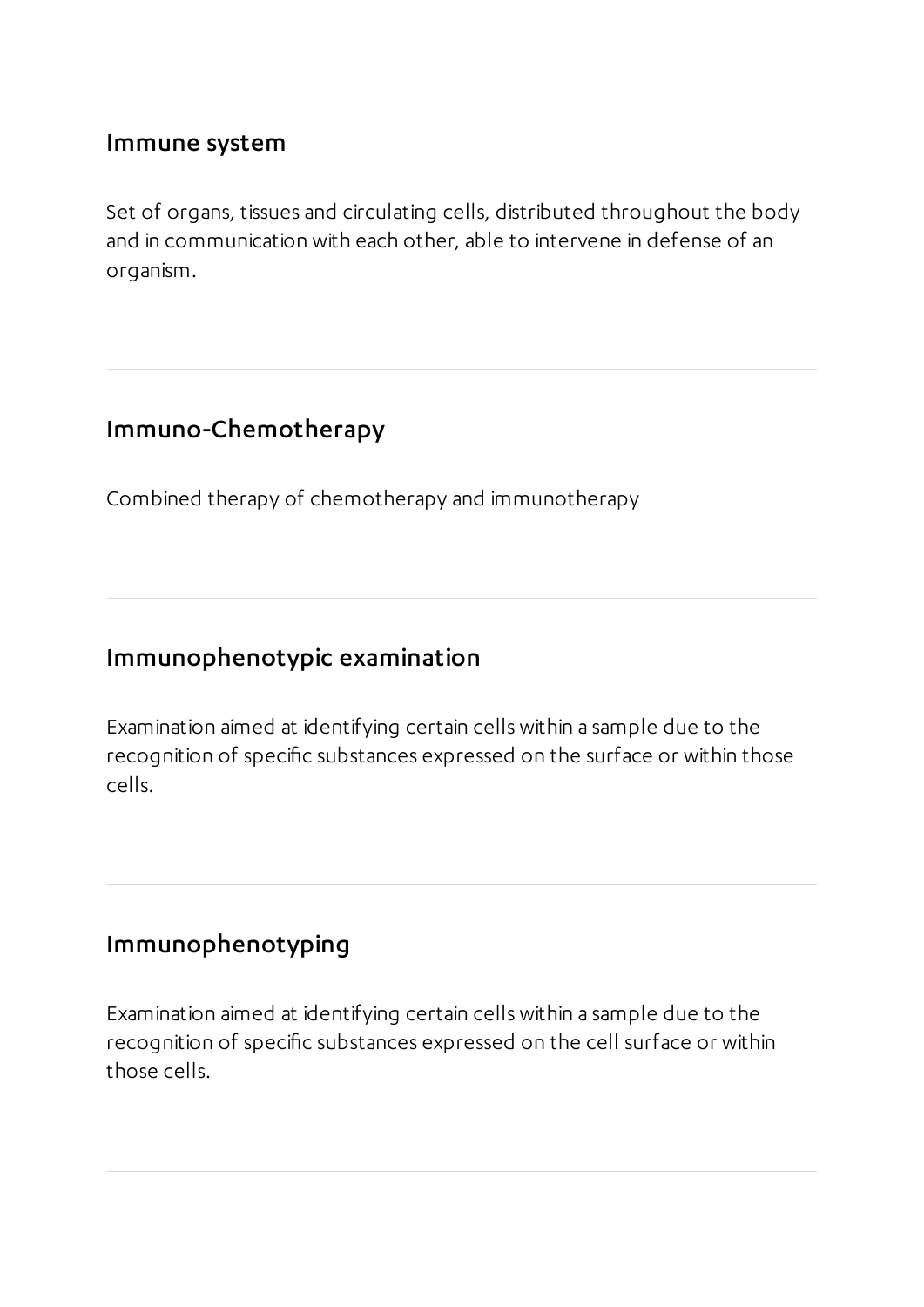#### Immunosuppression

The condition of a subject that is, for different reasons, to have reduced immune defenses.

#### Immunotherapy

Therapy that acts on the immune system.

#### Incidence

Measurement relative to the number of individuals who are affected by a disease (new cases) in a given period of time.

### Infection

The process of invasion of an organism or parts of it (organs or tissues) by one or more microbial species (e.g. viruses, bacteria).

#### Ionizing radiations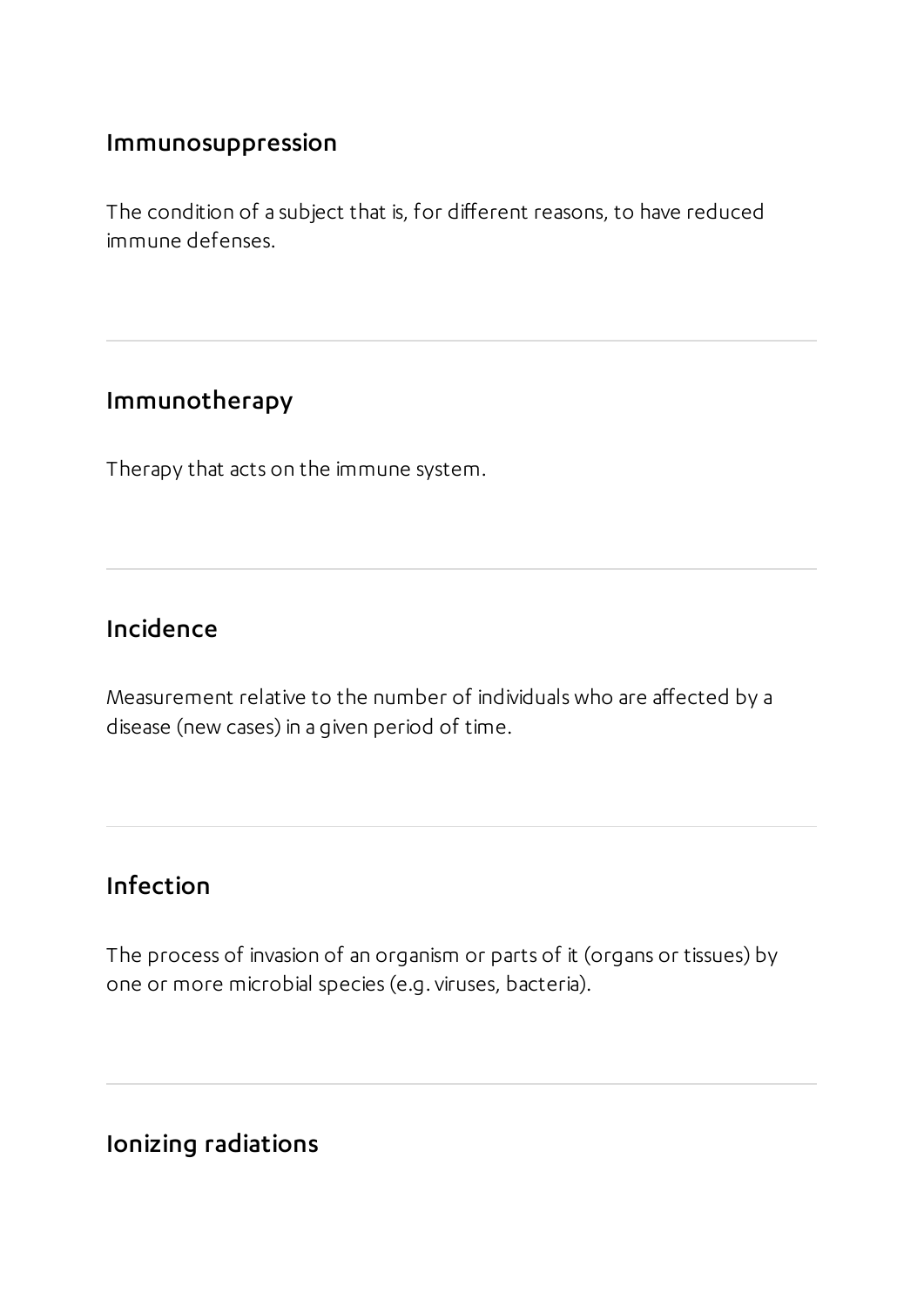Radiation whose energy is sufficient to cause the loss of electrons from atoms that become ions.The alpha and beta particles, such as gamma rays and X-rays, are all examples of ionizing radiation.The ultraviolet light, infrared and visible light are all examples of non-ionizing radiation.

#### Iron

Important mineral for the formation of hemoglobin, the protein in red blood cells that carries oxygen in the blood.

### Kidney failure

Reduction of the kidney's ability to perform its functions.

### Lactate dehydrogenase

Element of a group of enzymes detectable in the blood and in other body tissues and involved in energy production in cells.An increase of this substance in the blood can be a sign of tissue damage or certain types of cancers.

#### Leukemia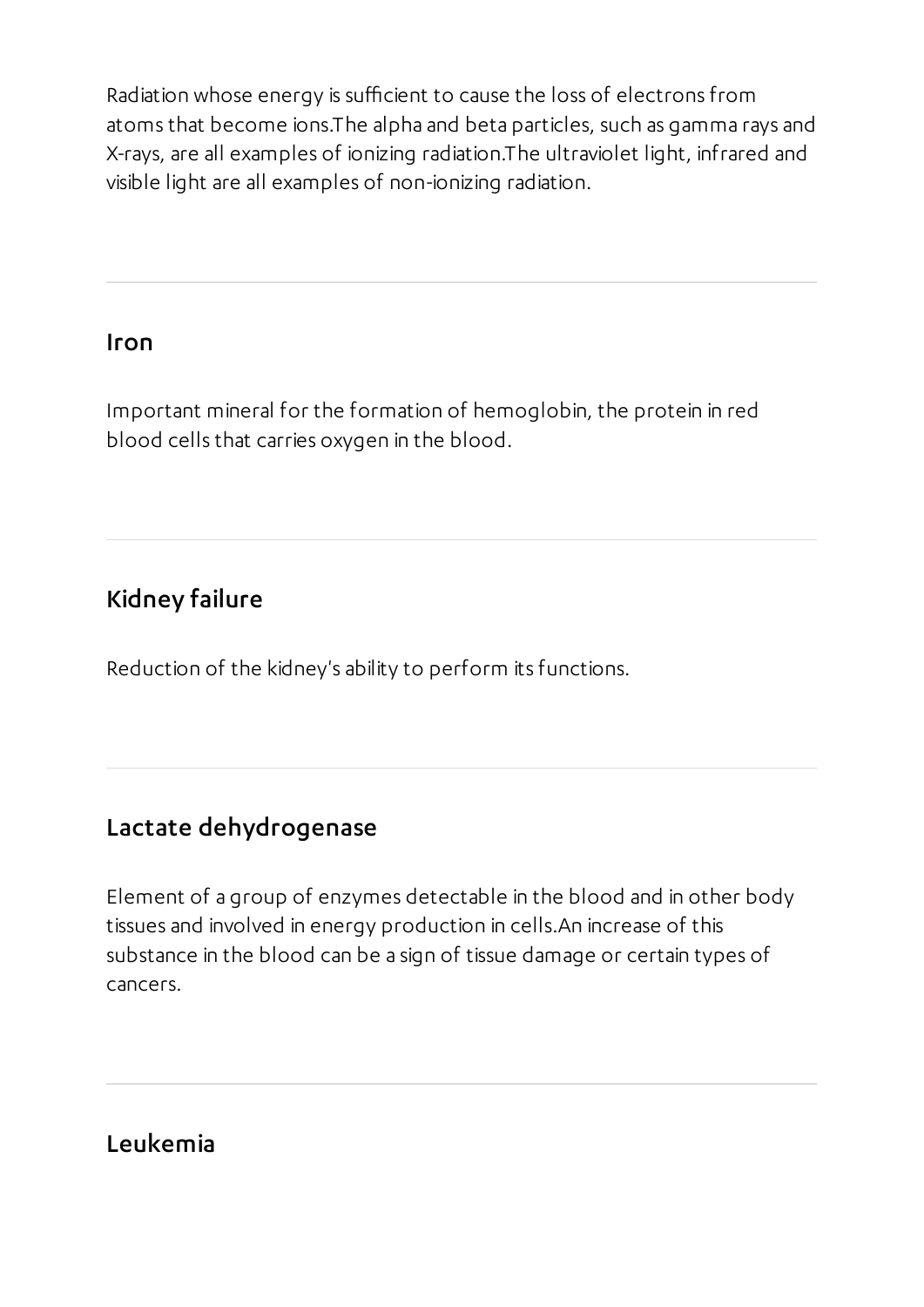Type of cancer that affects the blood cells.

#### Leukopenia

Condition clinical characterized by an abnormal reduction in leukocytes (white blood cells) in the blood.

### Light Chains

Portion of monoclonal protein or M protein characterized by low molecular weight.It can be linked to a heavy chain or it can be detached or free.

#### Lymphadenopathy

Enlarged lymph nodes.

#### Lymphocyte

Type of white blood cell that helps defend the body against infection.There are three main types of lymphocytes: B lymphocytes, which produce antibodies; T-lymphocytes, which have different functions, including assisting B lymphocytes in the production of antibodies; lymphocytes and natural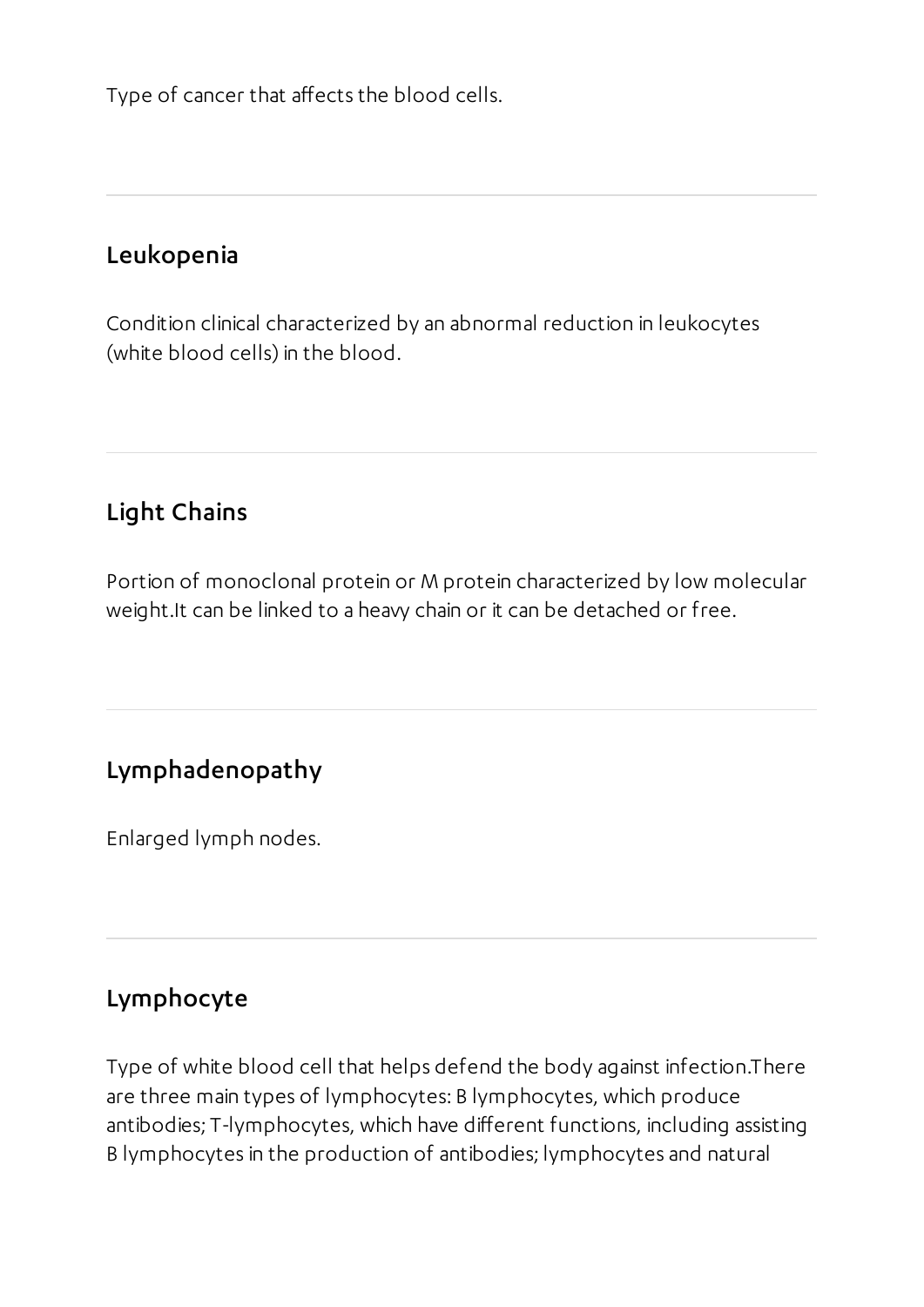killer (NK) cells, which are able to attack the virus-infected cells and tumor cells.

### Lymphocyte B

Type of white blood cell that helps to protect the body against infection.The B cells produce antibodies.

# Lymph Nodes

Small rounded bodies belonging to the immune system distributed throughout various parts of the body and connected to each other by small channels called lymphatics.Lymph nodes are the stations where immune system cells, particularly lymphocytes, meet the potentially dangerous foreign agents and take steps to combat them.

# Lymphatic System

Component of the immune system, which includes members present throughout the body, including the spleen, bone marrow, lymph nodes and lymph vessels.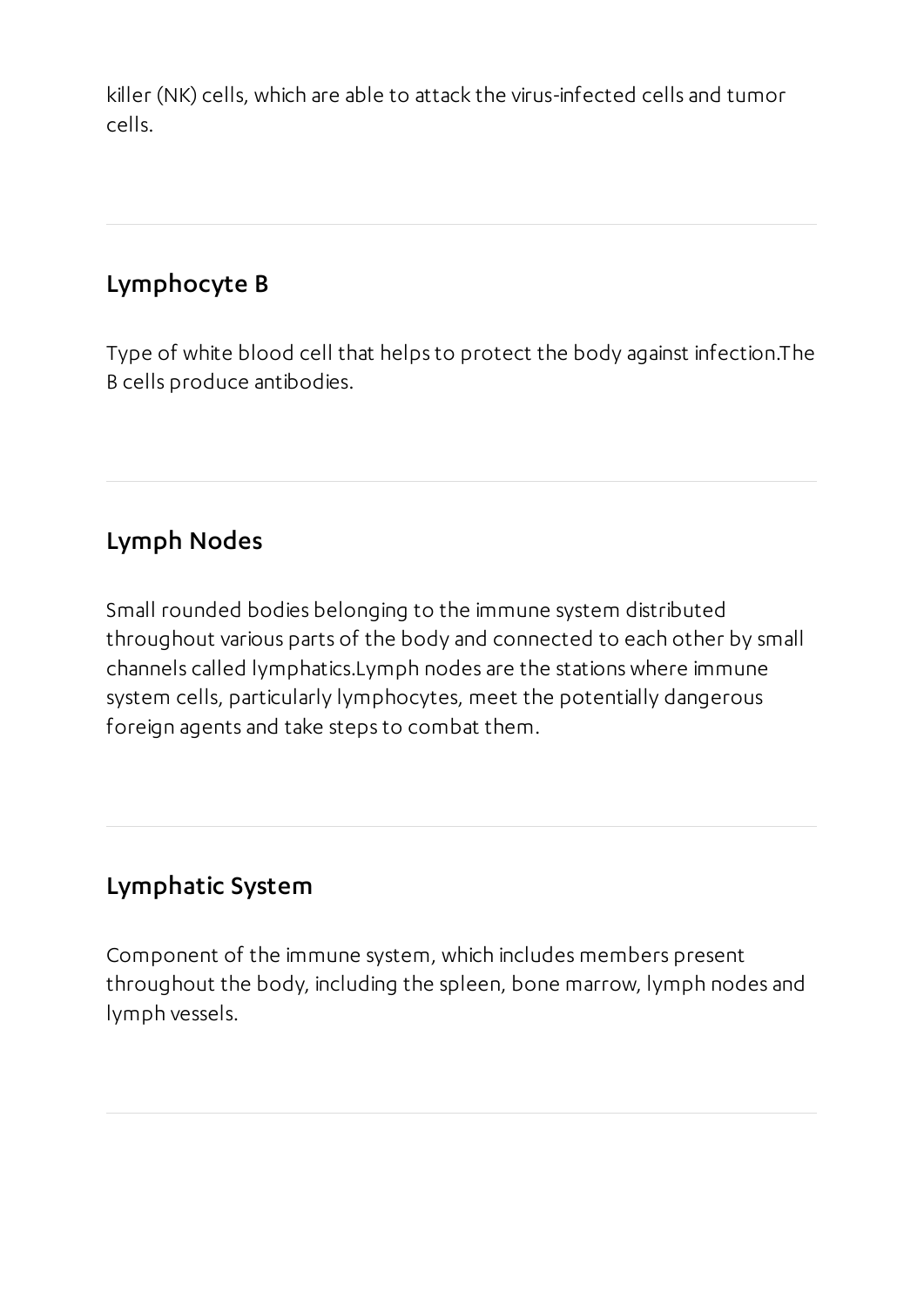# Lymphocytic leukemia

Hematologic Neoplasia chronic course caused by the accumulation in the bone marrow and peripheral blood of apparently mature lymphocytes.

#### Lymphoproliferative disorder

Illness related to the cells of the lymphatic system.

### Magnetic resonance imaging (MRI)

Diagnostic technique that uses magnetic fields instead of radiation to create a radiographic image; especially useful in neurological diseases, skeletal muscle, cardiovascular and oncology.

# Minerals(or minerals) (eg. Calcium, sodium, etc.)

Substances present in the body in small amounts but essential for human life; minerals cannot be produced within our bodies, so we must obtain them from our diet.Mineral salts are particularly important for the processes of formation of teeth and bones, regulation of salt and water, growth and development of tissues and organs and processes that produce energy.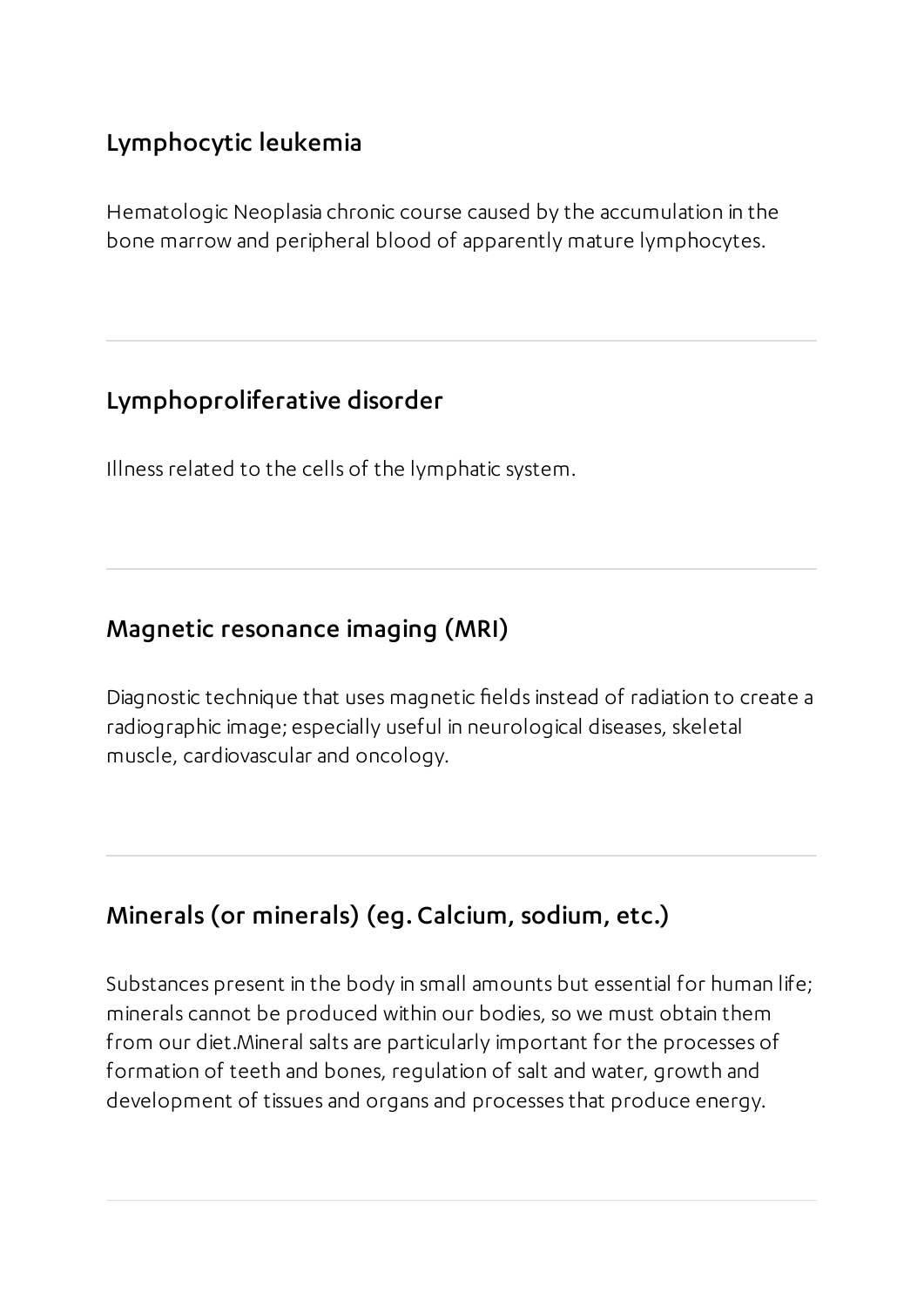# Monoclonal gammopathy of undetermined significance (MGUS)

Non-malignant disease in which there is a low level of M protein, but no other symptoms.Some cases may progress into myeloma.

# Myeloid cells

Cells that are derived from hematopoietic stem cells, which are found in bone marrow, giving rise to red blood cells, certain white blood cells (granulocytes and monocytes) and platelets.

### Myelodysplastic syndrome or myeloproliferative syndrome

Hematologic disorder.

#### Multiple Myeloma

Neoplasia caused by the presence of plasma cells in the bone marrow.Cancerous plasma cells are called myeloma cells.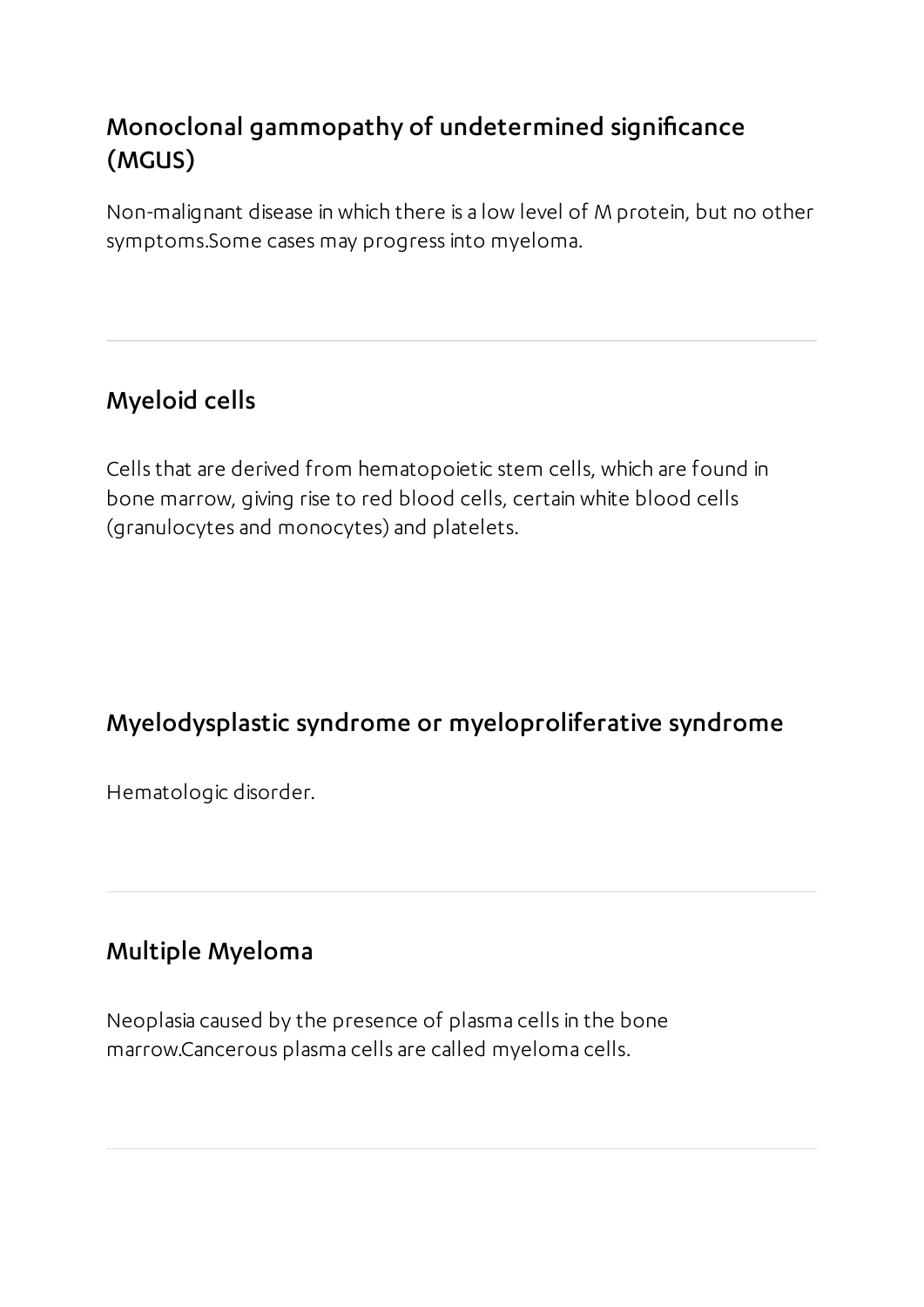#### Neoplasia

Synonymous with cancer.

#### Neuropathy

Numbness, tingling and/or pain in the hands, feet, legs and/or arms to the pain caused by peripheral nerve injuries.

#### Neutropenia

Clinical condition characterized by an abnormal reduction in neutrophils (white blood cells) in the blood.

#### Niacin (vitamin B3 or vitamin PP)

Vitamin which plays a role in cellular respiration reactions, synthesis and degradation of amino acids, fatty acids and cholesterol.Its deficiency is the basis of pellagra, a widespread disease in the poorer areas of our country until the late 19th century and characterized by digestive tract disorders, nervous and mental disorders, and especially skin lesions.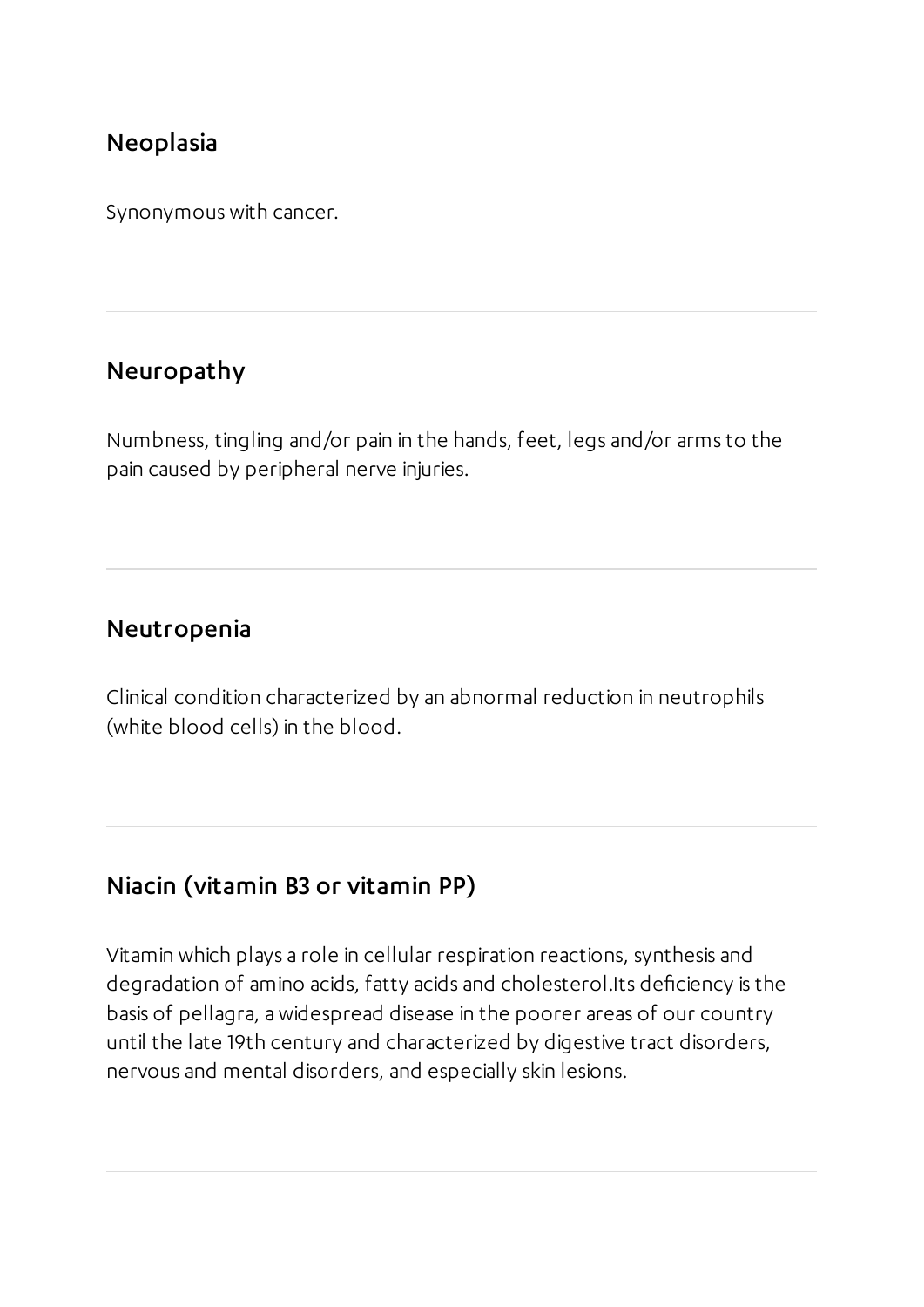#### Nerve roots

Initial nerve Party through the spinal cord.

#### Nutrients

All dietary substances used by the body to ensure normal development and to maintain good health.In relation to the requirements, we can distinguish between macronutrients (proteins, carbohydrates, fats) and micronutrients (vitamins and minerals), water and fibers are also added to this classification.

#### **Osteoblasts**

Cells responsible for bone formation.

#### **Osteoclasts**

Cells responsible for bone resorption.

Osteoid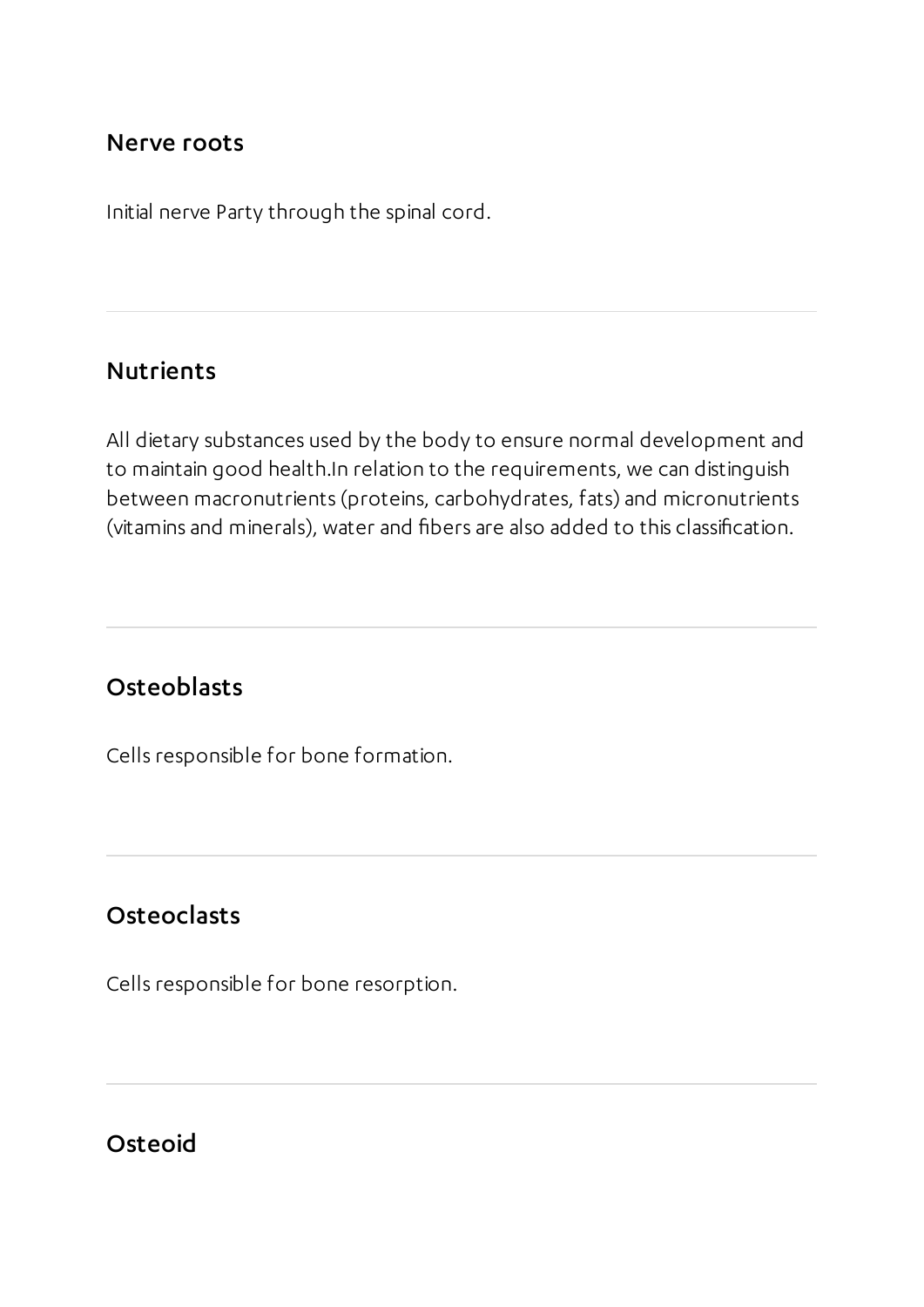Organic material (not mineral water) of the bone matrix.

#### Osteolytic bone disease

Bone lesion characterized by the complete destruction of a part or a whole bone, which can be determined by pathological processes of various kinds, such as bone inflammation, primitive or metastatic bone tumors, nerve diseases, endocrine diseases or as a result of traumatic injuries.When it is particularly extended it can result in a bone fracture also as a result of minimal trauma.

#### Pathological fractures

Fractures of the bones caused by a disease rather than a traumatic event.

#### Paraprotein

Or monoclonal immunoglobulin light chain immunoglobulin present in blood or urine, produced by plasma cells.In Waldenstrom macroglobulinemia (MW) the paraprotein is always of IgM subtype.In patients with MGUS-IgM they carry out regular tests of monoclonal paraprotein quantification to monitor the progression to overt MW.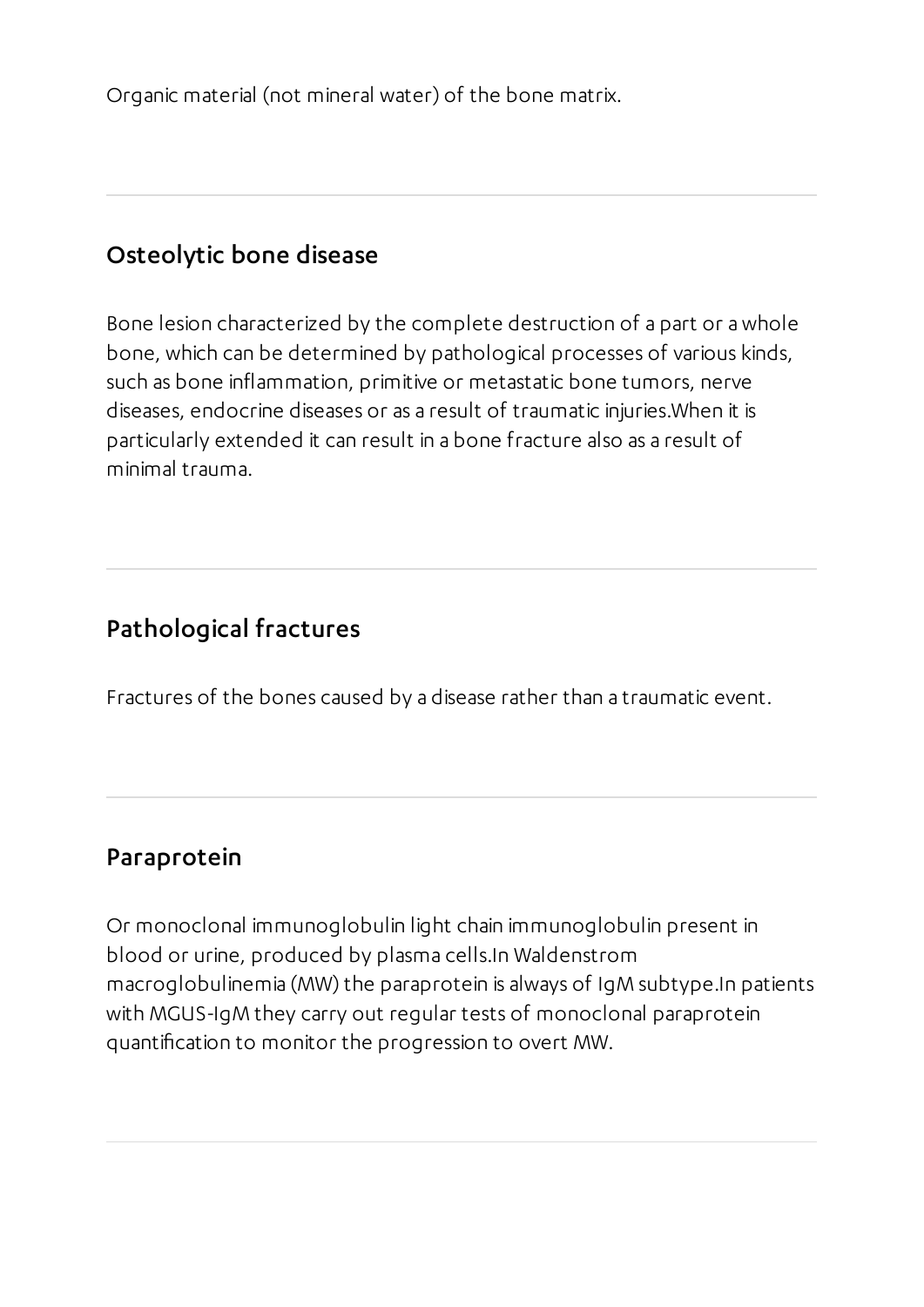#### Performance status

Measures of psychological well-being of a subject.

#### Petechiae

Small localized bleeding caused by the rupture of small blood vessels under the skin.

### Platelets

Blood cells deputed to the clotting of blood itself.

#### Peak M

intense band in the region of the  $γ$  or  $β$  globulins in mapping protein electrophoresis of serum and urine (SPEP or UPEP) typical of a patient with myeloma, index of secretion of a large amount of monoclonal immunoglobulin (M protein).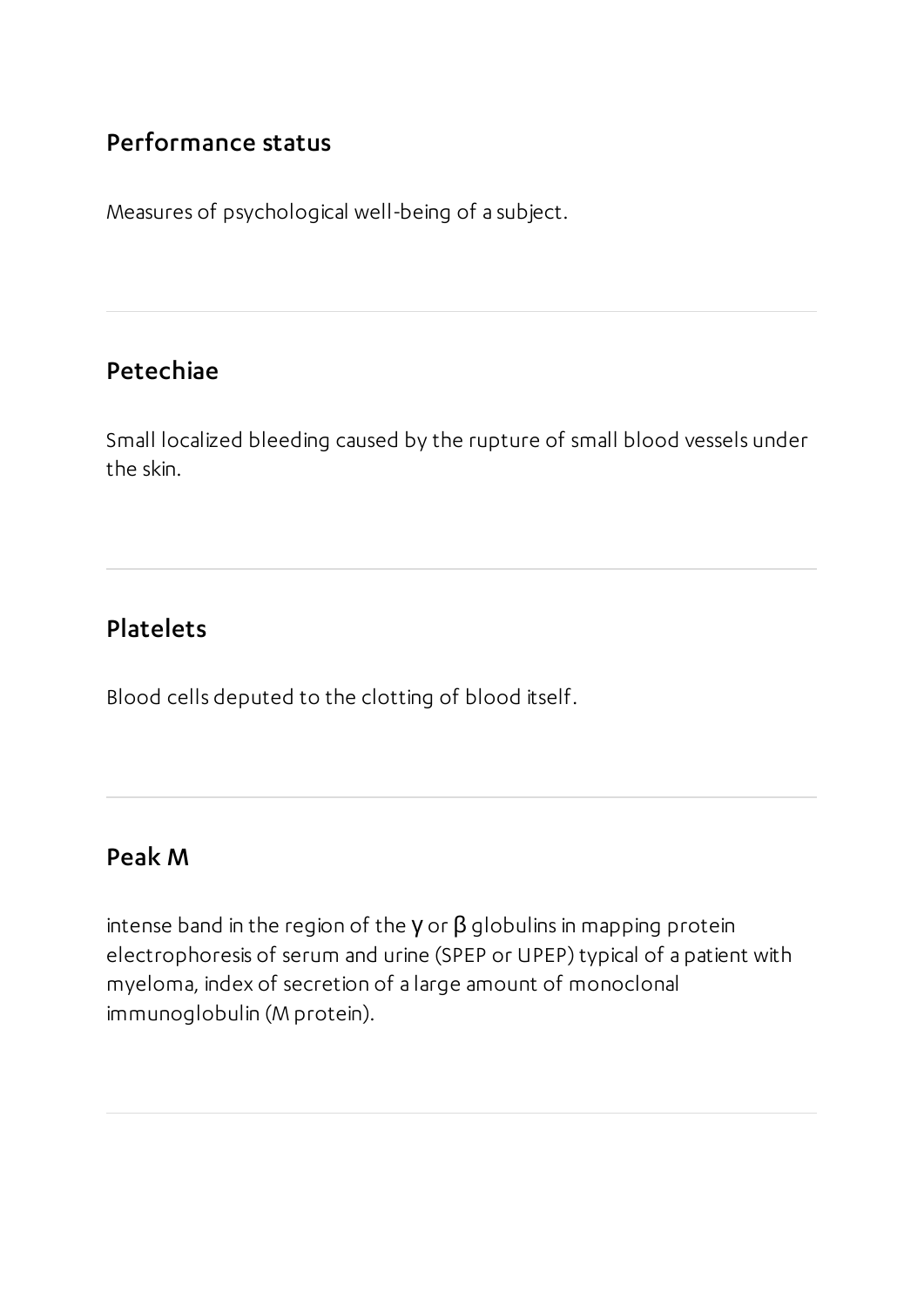#### Plasma cell

Also called plasmocita. An immune system cell that secretes large amounts of antibodies and is located in the bone marrow.

### Positron Emission Tomography (PET)

Diagnostic technique that involves the intravenous administration of substances normally present in the body (such as glucose), but "marked" with radioactive molecules (radiopharmaceuticals) with the aim of detecting the distribution in the body of these substances.Because glucose is attracted by tumors, PET reveals the accumulation producing dark spots radiographic image.It is useful to confirm a diagnosis of cancer, in order to verify the presence of metastases or to determine the efficacy of a cancer therapy.

### Prevalence

Measures relating to individuals in a population that, at any given time, have a certain disease.

#### Prognosis

Forecasting the likely course of the disease.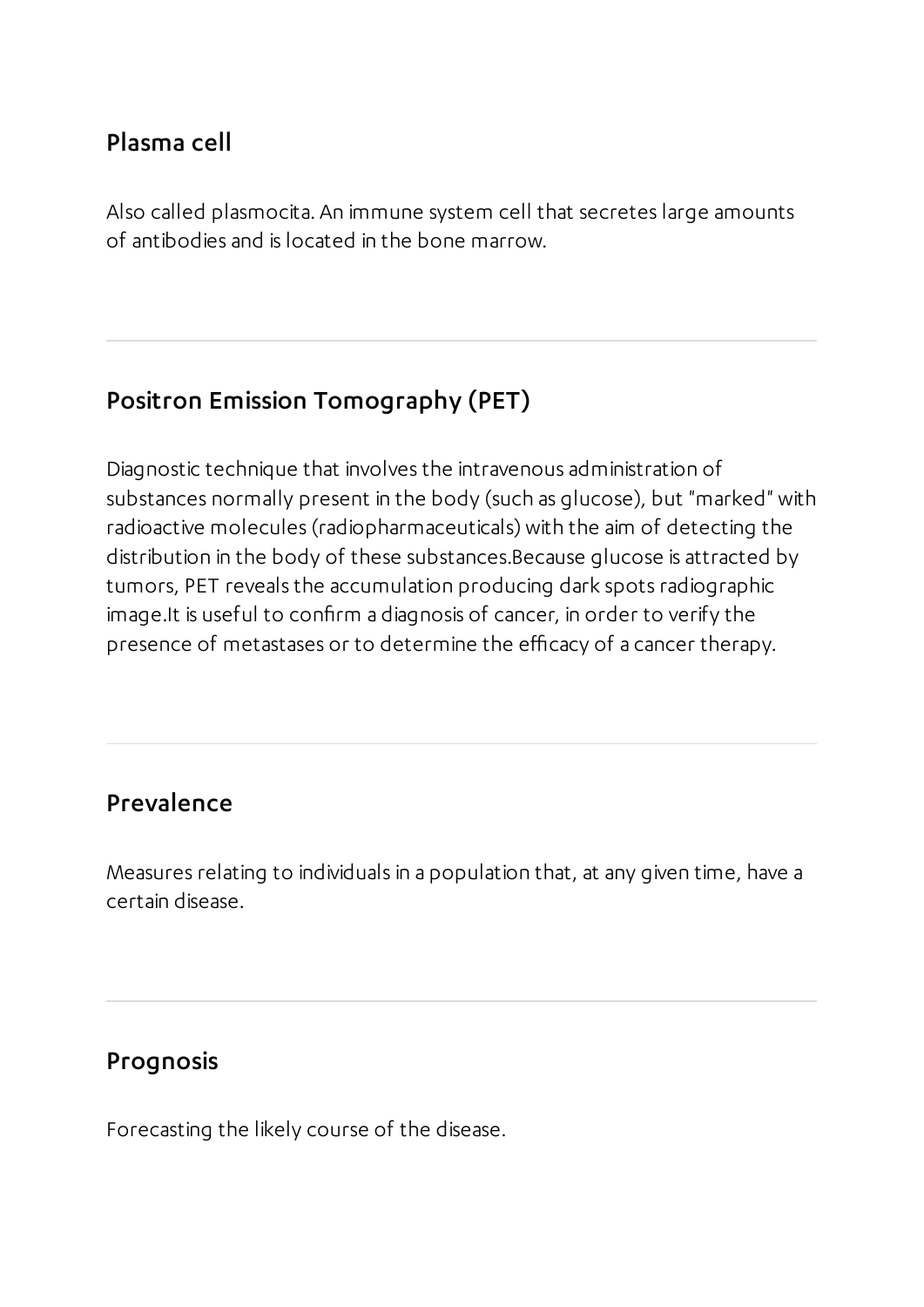### Pro-vitamin A (carotenoids)

Substance ingested through the diet which the body then converts into vitamin A.

#### Protein M

Protein present in the serum and/or urine of 98% of patients with multiple myeloma, whose identification and dosage is essential for the diagnosis and assessment of treatment success.

#### Protein

Molecules formed by chains of amino acids.They constitute an essential part of living organisms and perform multiple functions including structural roles.

# Radiography

Diagnostic imaging technique which uses the X-ray ability to impress a photographic film in relation to the different density of the tissues that cross.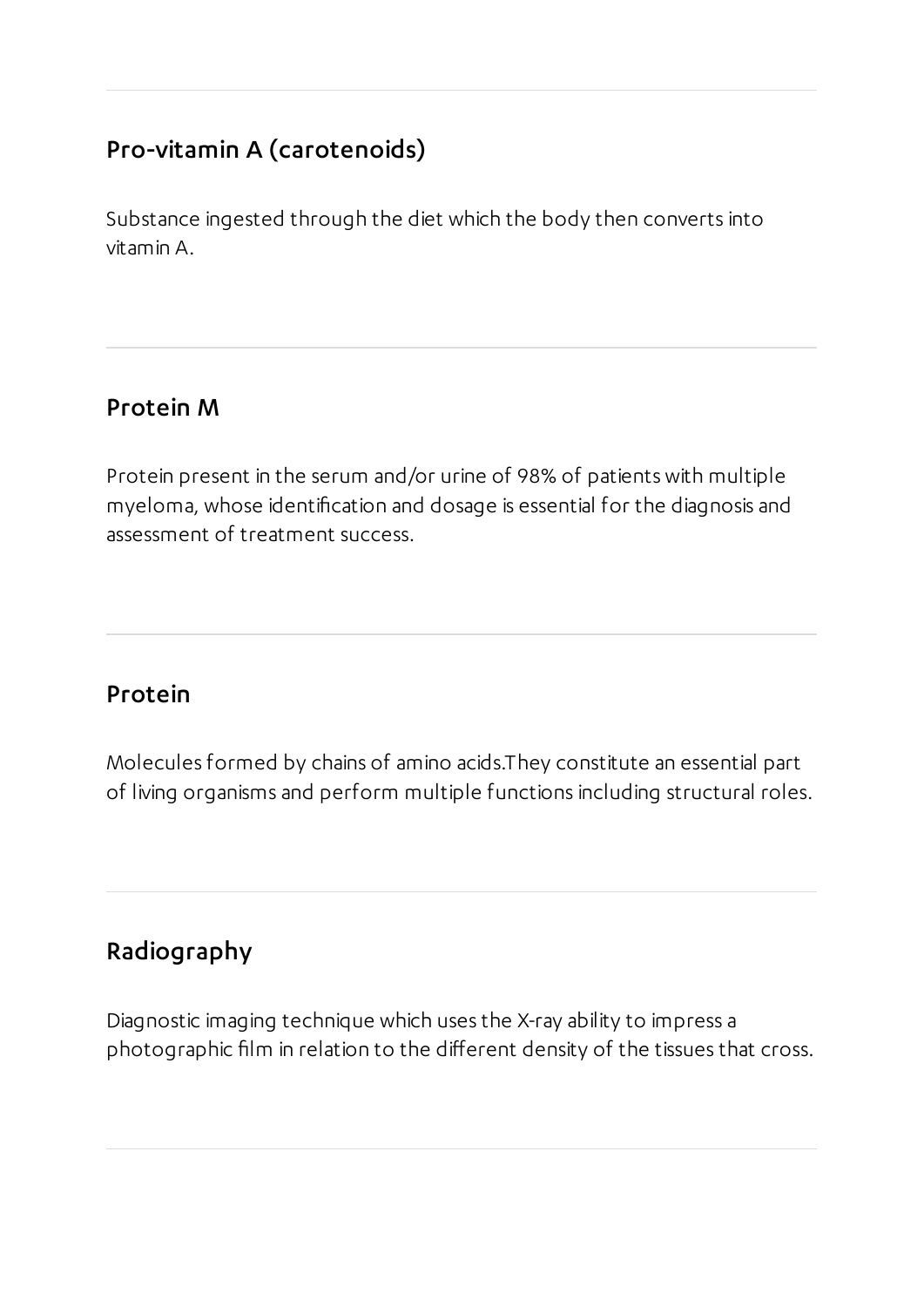### Red blood cells

Blood cells that contain hemoglobin, a protein that transports oxygen.

### Serum Lactate dehydrogenase

Tumor load indicator that measures the concentration of LDH in the blood, an enzyme present in the cells of many tissues, released into the blood when the cells of these tissues are diseased.

### Septicemia

Systemic inflammation caused by an infection of the body's blood.

### Sign

Element that the doctor can observe (e.g.rash).

### Solitary plasmacytoma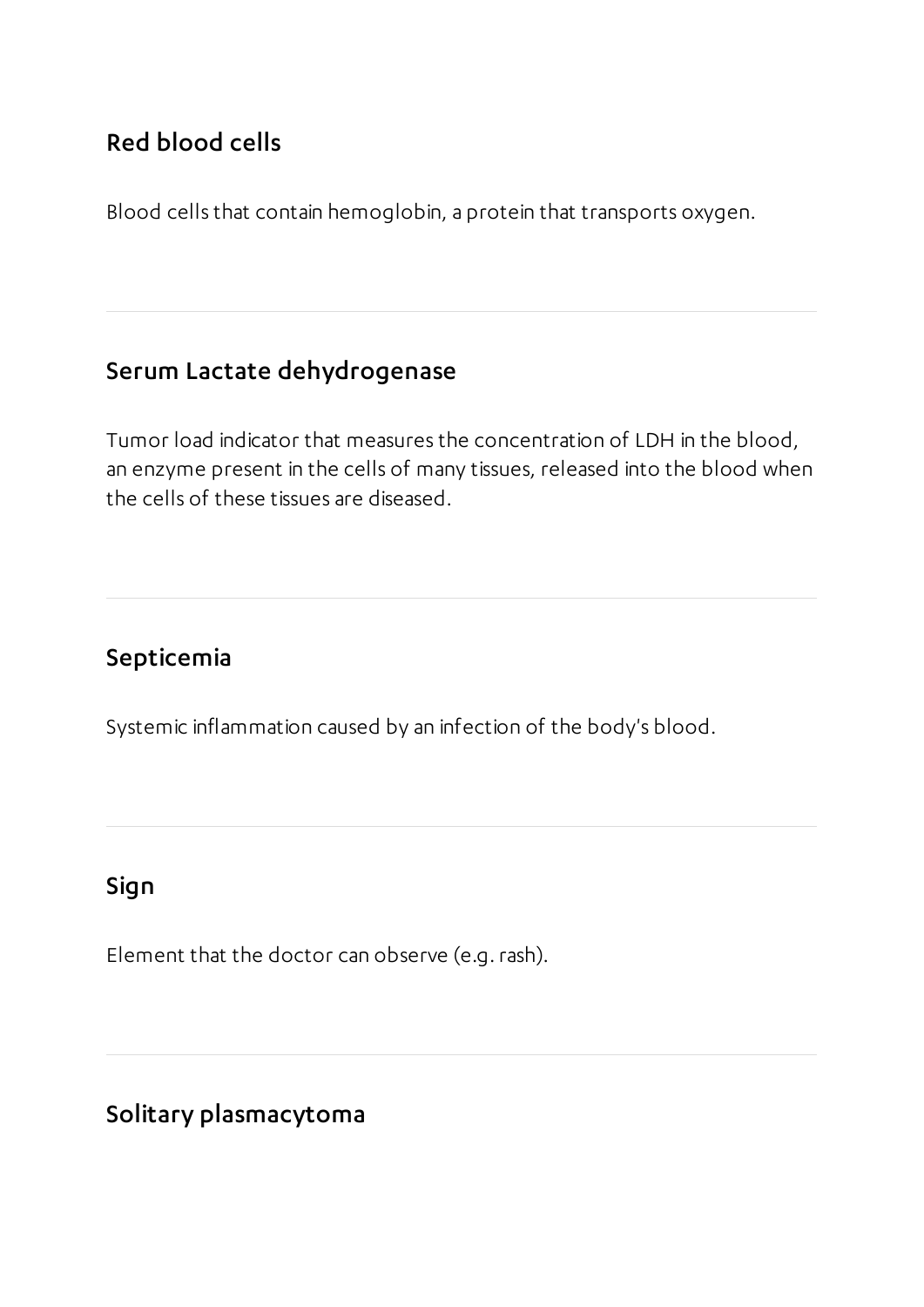Type of myeloma in which the tumor has only one localization, bone or extramedullary.

### Spleen

Organ located in the upper left part of the abdomen and which, among other functions, 'filters' the blood, eliminating the 'waste' and destroying the old red blood or damaged cells.The enlargement of this organ is defined splenomegaly.

#### Symptomatic

Patient or disease with symptoms.

# Thrombocytopenia (or thrombocytopenia)

Reduction, below the normal range, the number of platelets.

### Solid tumor

Compact mass of tissue that grows from the liquid differentiating a tumor composed of cells in suspension.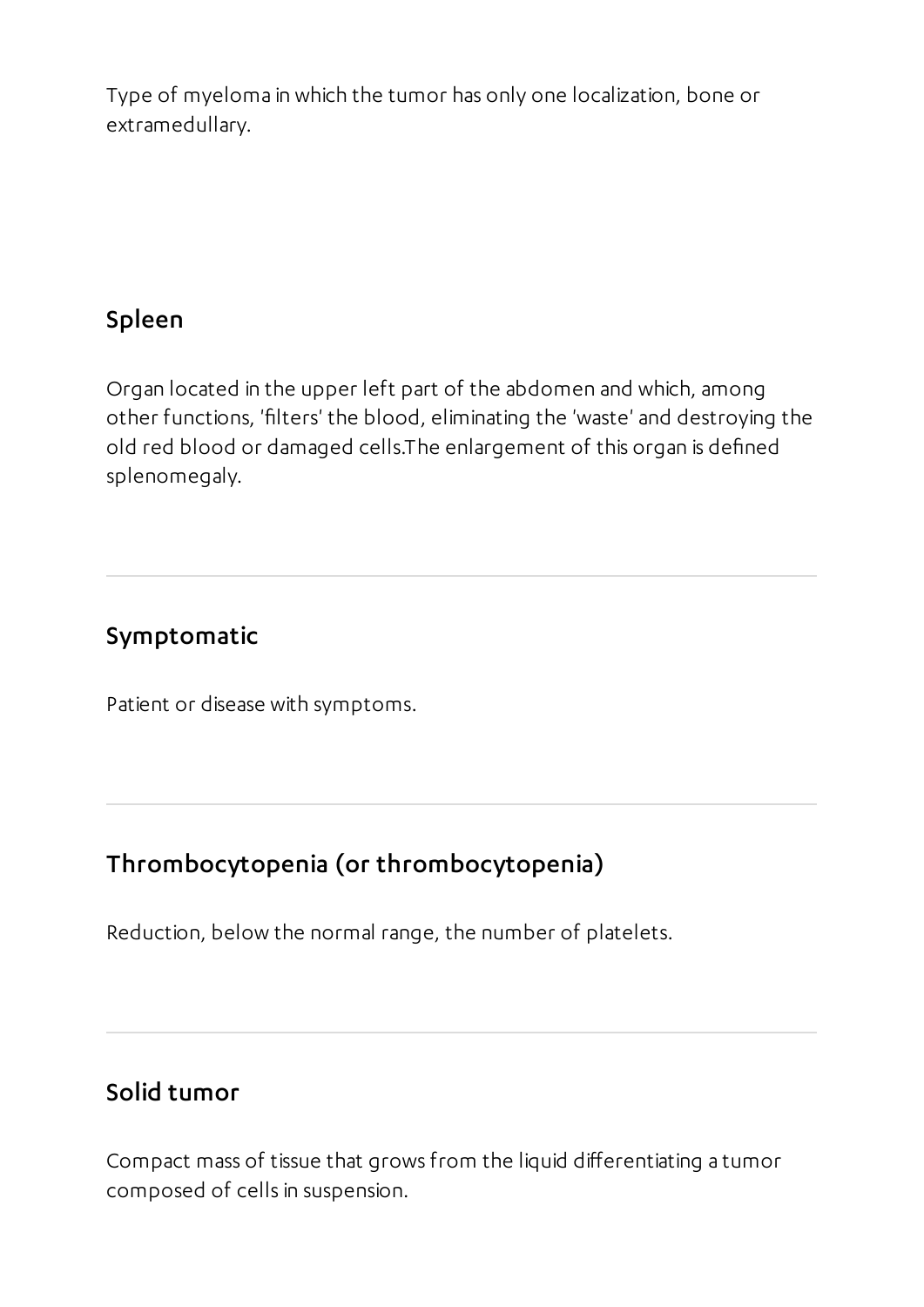### Staging

Standardized method to define the size of the tumor and the extent to which it has spread.

### Thiamine (or vitamin B1)

Vitamin required in carbohydrate metabolism and which promotes the general state of nutrition of the nerve tissue.

### Translocation

Chromosomal abnormality caused by the exchange of material between two chromosomes.

### Thrombocytopenia

Reduction in the number of platelets.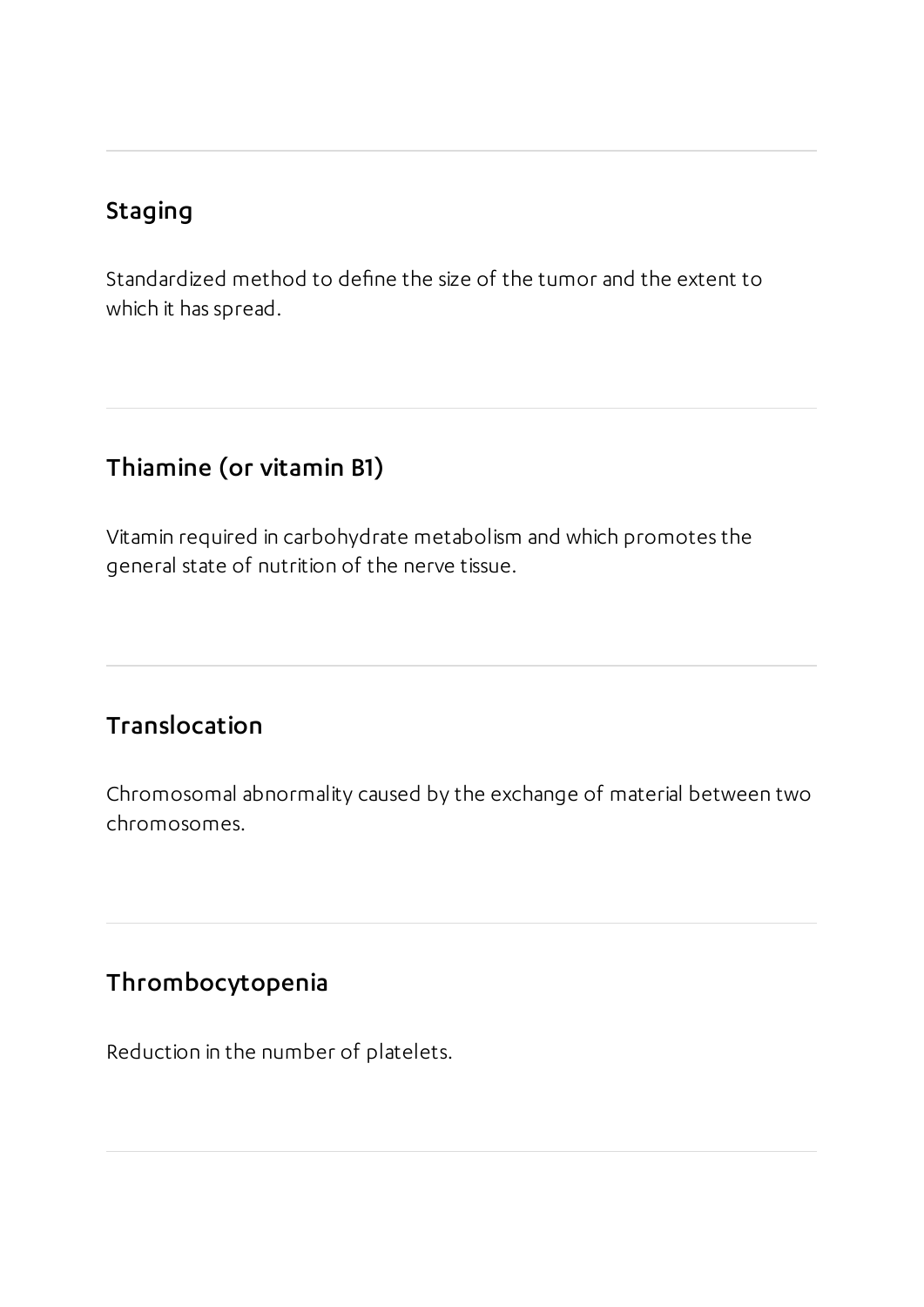### Ultrasound

diagnostic technique for images using ultrasound.

#### Watch and wait

Literally, a 'observe & wait' approach used by doctors on patients who do not need treatment.The doctor's role is to wait and monitor the progress of the disease over time by carrying out regular checks.

#### White blood cells

Blood cells that help the body fight infections.There are five types of white blood cells: neutrophils, eosinophils, basophils, monocytes and lymphocytes.

#### Vertebral collapse

Pathological condition in which the bones of the spine are crushed and are reduced in height.It can cause entrapment of the spinal cord.